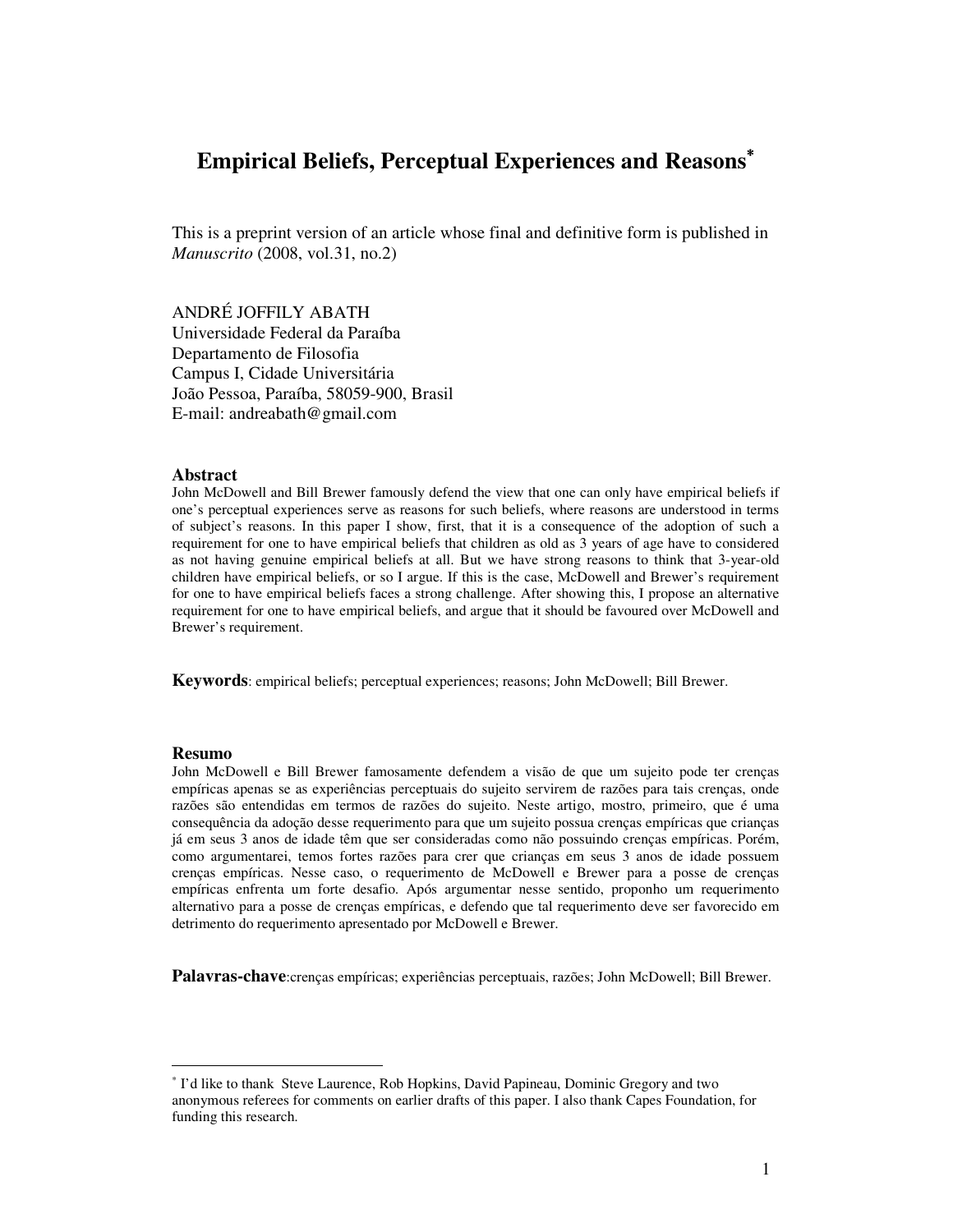# **1 - Introduction**

In his *Mind and World* (1994) and elsewhere, John McDowell defends the view that one can only have empirical beliefs– i.e., beliefs that are about the external world around the subject –if one's perceptual experiences serve as reasons for such beliefs. Bill Brewer (1999) agrees. In this paper, I will argue that the requirement that one can only have empirical beliefs if one's perceptual experiences serve as reasons for such beliefs faces a serious challenge. More specifically, I will show that it is a consequence of this requirement that children as old as 3 years of age have to be considered as not having empirical beliefs. But we have strong reasons to believe that 3-year-olds have empirical beliefs, or so I will argue. If this is the case, McDowell and Brewer's view faces a strong challenge.

I will then go on to propose an alternative requirement for one to have empirical beliefs. I will argue that this requirement does not face the challenge that McDowell and Brewer's requirement faces, while, at the same time, it makes justice to the intuitions that motivate McDowell and Brewer to adopt their requirement in the first place.

 This paper is organized as follows. In section 2, I explain in detail what exactly McDowell and Brewer's claim that one can only have empirical beliefs if one's perceptual experiences serve as reasons for such beliefs amounts to. In section 3, I challenge such claim by, first, arguing that we have strong reasons to believe that 3-year-old children have empirical beliefs and, second, by presenting empirical evidence suggesting that the perceptual experiences of 3-year-olds do not serve as reasons for their empirical beliefs. In section 4, I propose an alternative requirement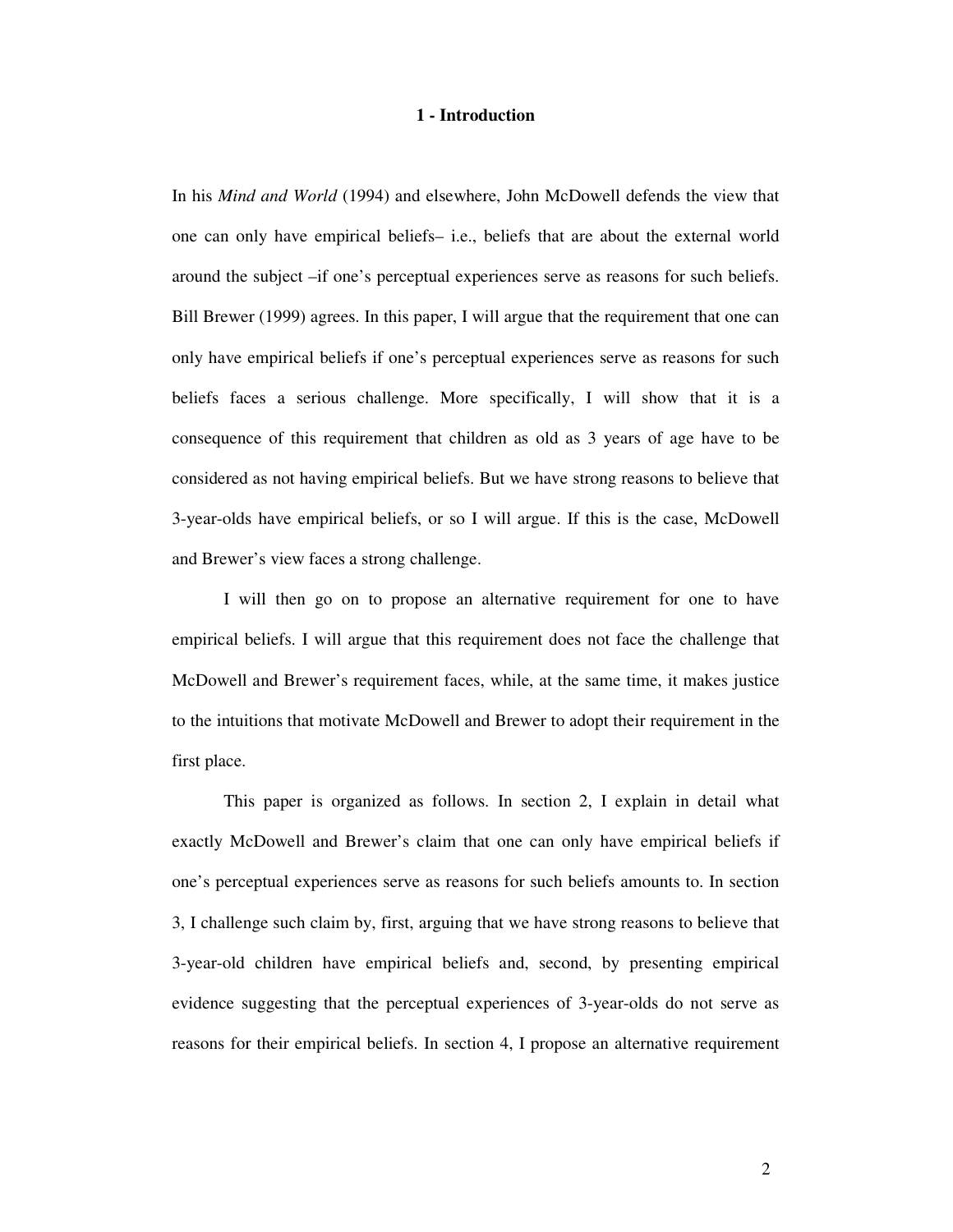for one to have empirical beliefs and argue that we should favour it over McDowell and Brewer's requirement.

# **2 - McDowell and Brewer's Subject's Reasons Thesis**

This section will be dedicated to the task of explaining, in detail, what McDowell and Brewer mean when they claim that one can only have empirical beliefs if one's perceptual experiences serve as reasons for such beliefs. We will then be in a good position to evaluate this claim.

 Now, putting things more formally, we can say that McDowell and Brewer are committed to the following thesis:

# **Perceptual Reasons Thesis**

 A subject S will have empirical beliefs only if S's perceptual experiences serve as reasons for such empirical beliefs.

The clearest statement of a commitment to this thesis comes from Brewer. He writes:

The first claim I aim to establish is this:

( R ) Perceptual experiences provide reasons for empirical beliefs.

This is the sense in which I contend that there are genuinely *epistemic requirements* upon the very possibility of empirical belief…I argue that unless perceptual experiences provide reasons for empirical beliefs in precisely this sense – in which the subject's possession of such reasons is central to the question of whether the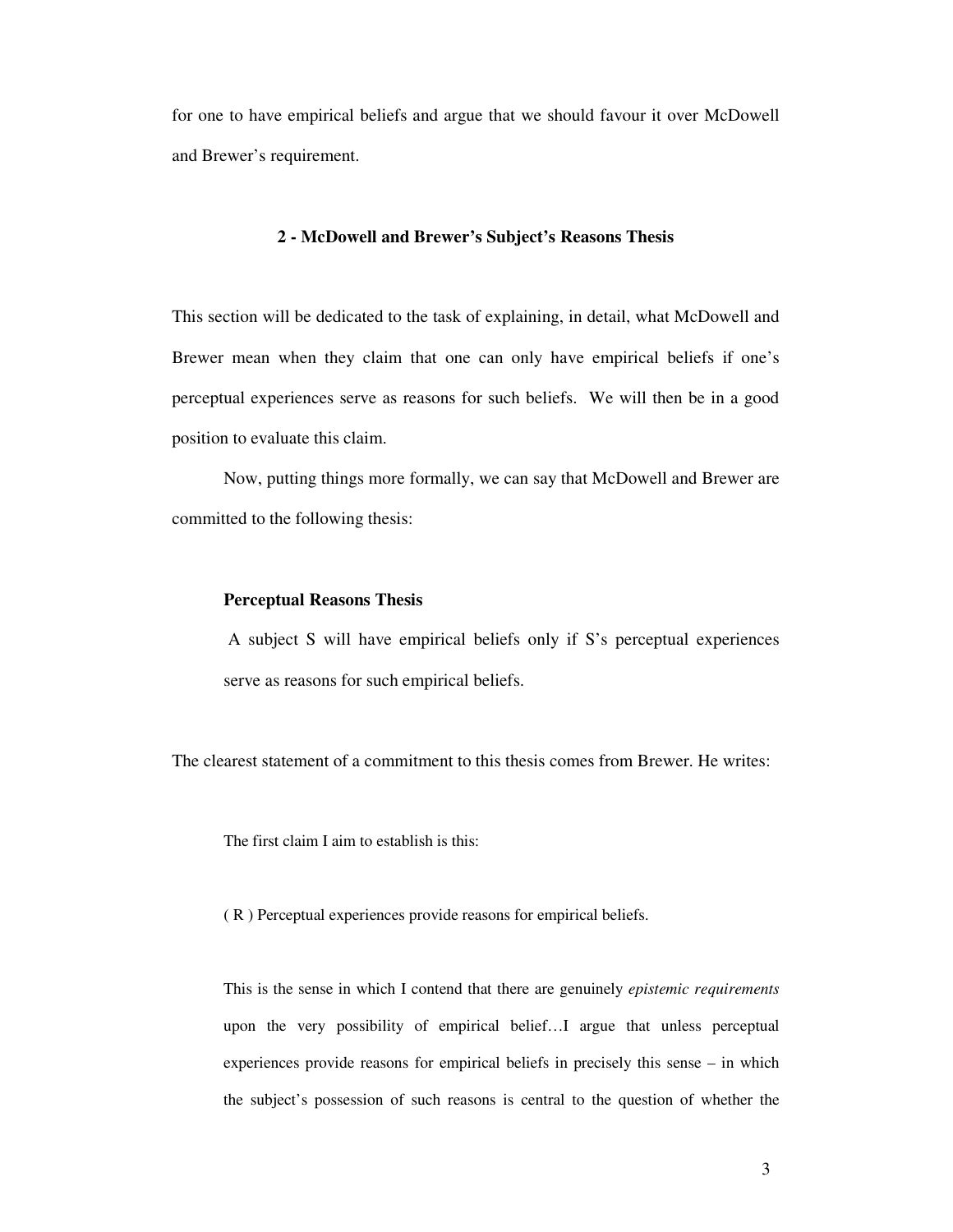beliefs in question are cases of knowledge – there can be no such beliefs at all about particular mind-independent objects that they are determinately thus and so. The epistemological relation between experiences and beliefs proposed by (R) is therefore a necessary condition upon the very possibility of empirical belief. (Brewer 1999, pp.18-19)

Thus, according to Brewer, one can only have empirical beliefs in the first place if one's perceptual experiences serve as reasons for such beliefs. Brewer is here agreeing with a point often made by McDowell. This passage is an example:

In traditional empiricism the point of giving experience its foundational status is epistemological, but…I think the epistemological questions empiricism addresses give expression to an underlying worry about thought's contact with the world, knowledgeable or not. This worry reflects the thought that if we cannot see how experience could stand in relations of warrant to empirical belief, we put at risk our entitlement to the very idea of empirical objective content. (McDowell 2002, p.284)

McDowell is here saying that, if one's perceptual experiences do not serve as reasons for empirical beliefs (do not stand in "relations of warrant" to empirical beliefs), then the very idea that such beliefs are about the world, that they have "empirical objective content", is put at risk. Thus, McDowell is making here the same point that Brewer is making above, that, in order for one to have empirical beliefs in the first place, one's perceptual experiences must serve as reasons for such beliefs. For, if this is not the case, then one's purported empirical beliefs cannot be said to be about the world at all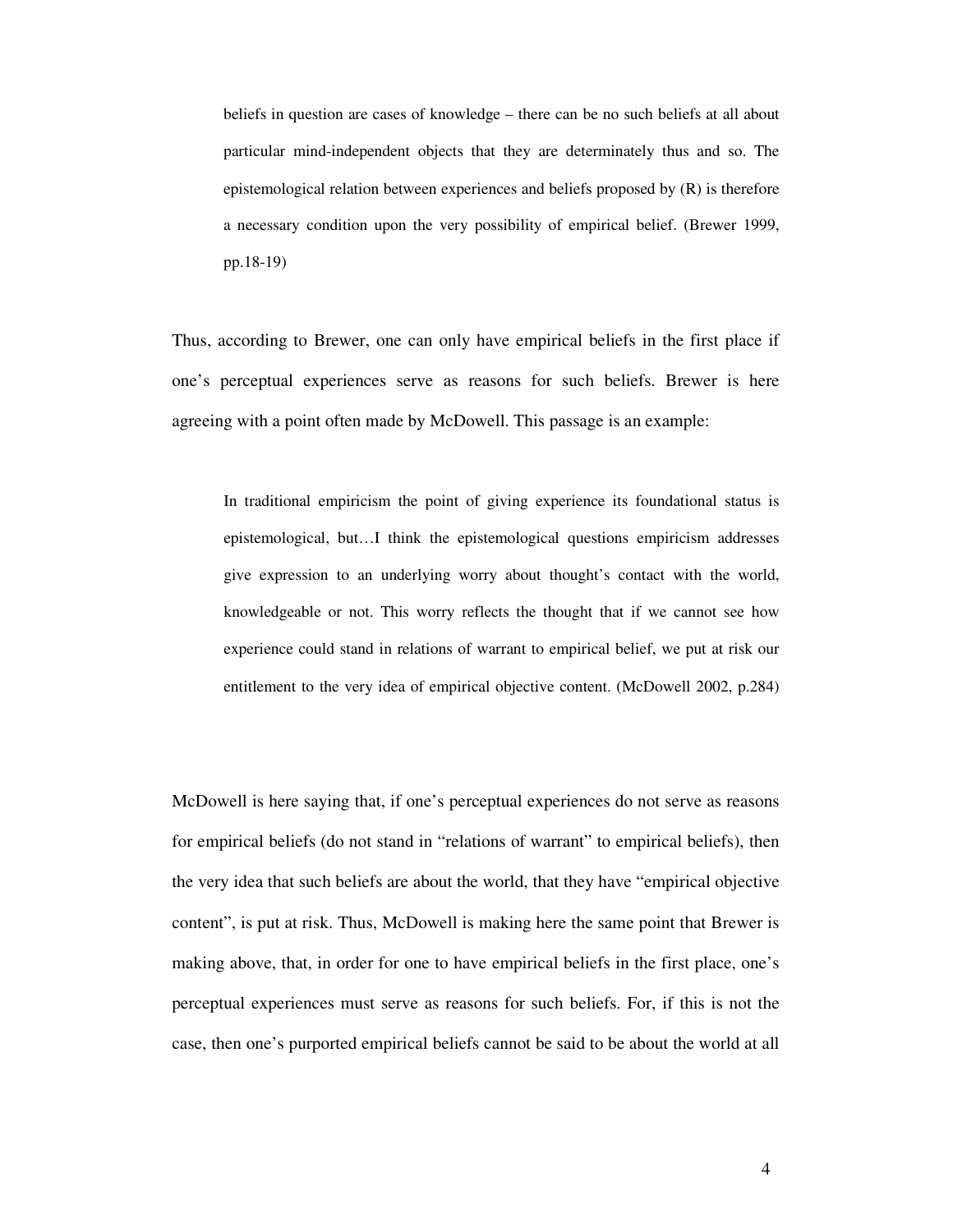(cannot be said to have "empirical objective content"); that is, one cannot be said to have genuine empirical beliefs at all.

 I take it, then, that it is clear that McDowell and Brewer are committed to the idea that a subject will have empirical beliefs only if the perceptual experiences of the subject serve as reasons for such empirical beliefs. That is, they are committed to the Perceptual Reasons Thesis.

Now, why is the Perceptual Reasons Thesis supposed to be true? Why is it the case that, in order for us to have empirical beliefs, our perceptual experiences must serve as reasons for these beliefs? McDowell and Brewer arrive at the Perceptual Reasons Thesis from a basic intuition, expressed by McDowell is this passage:

If our activity in empirical thought is to be recognizable as bearing on reality at all, there must be external constraint. (McDowell 1994, p.9)

External constraint is constraint from the world. So, according to McDowell, if purported empirical beliefs are not constrained by the world, they will not be about the world at all; which is to say that they will not be genuine empirical beliefs at all. The intuition here can be put on the following terms:

# **Basic Intuition**

A subject S will have empirical beliefs only if such beliefs are constrained by the world.

So, according to the Basic Intuition, if a subject's purported empirical beliefs are not constrained by the world in any way whatsoever, then the subject cannot have beliefs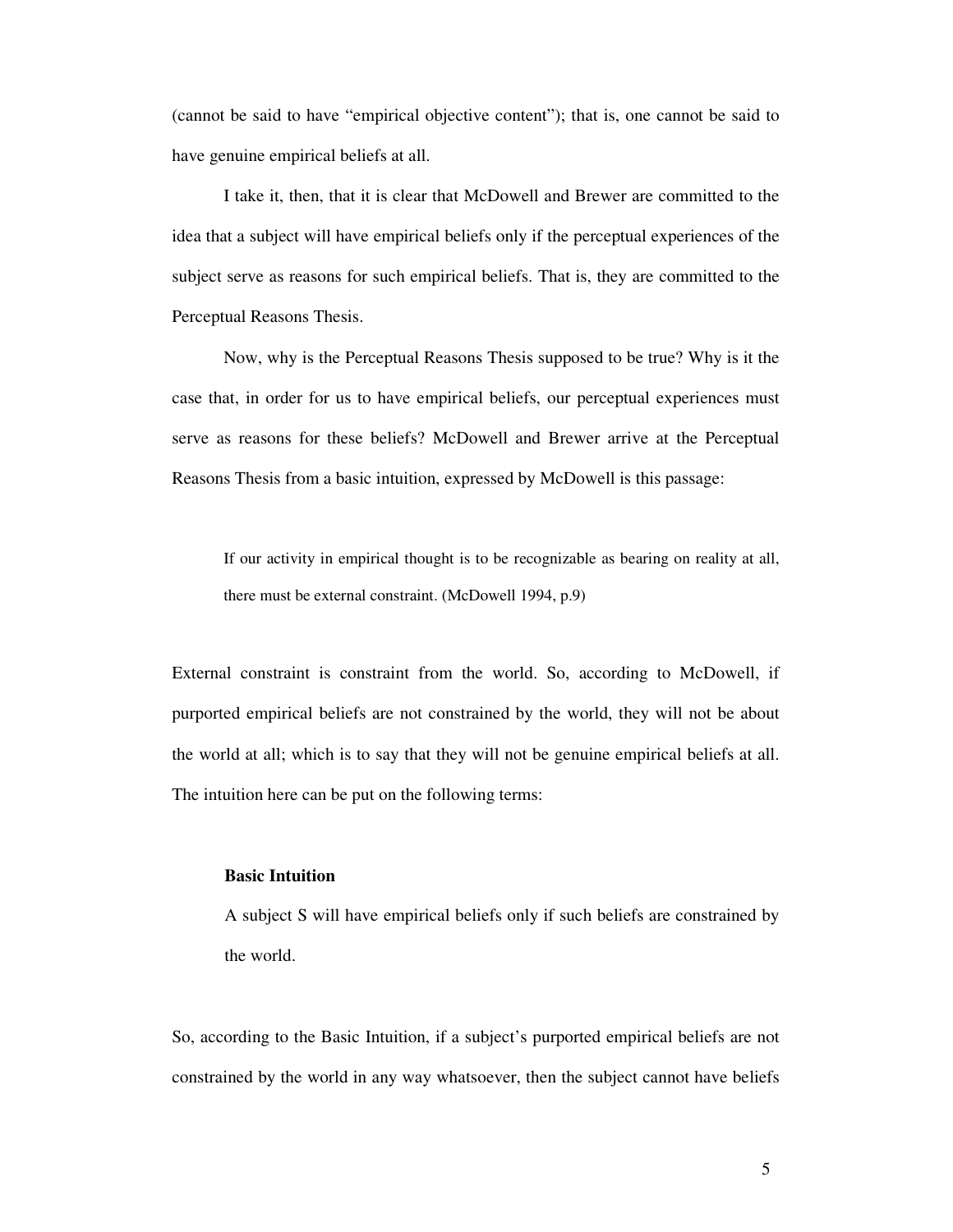about the world around him; that is, the subject cannot have genuine empirical beliefs. For instance, if you are a brain in a vat, whose beliefs were never constrained by the external world, then you cannot have genuine beliefs about the world around you; that is, you cannot have genuine empirical beliefs.

Now, both McDowell and Brewer agree that the world can only constrain our beliefs via perceptual experiences.<sup>1</sup> For our only direct contact with the world is via perceptual experiences, which are taken to be "the world's direct impact upon a person's mind" (Brewer 1999, p. 9).<sup>2</sup> The intuition in play here then, is, in Brewer's words, that, unless the beliefs of a subject

about the world are systematically related in some way to these [perceptual] experiences, they are utterly insensitive to her actual physical environment. Even if a person's 'world-view' somehow survives this confinement (McDowell, 1994, 15ff), as a series of quasi-rational manipulations utterly isolated from any influence by the external world through perceptual experience – akin to the most abstract imaginable algebra perhaps – mind-independent reality drops out as irrelevant to whatever norms may govern it. It therefore fails to be a world-view, or a set of beliefs *about* that reality, at all. Thus, beliefs concern mind-independent reality only in virtue of standing in certain relations with perceptual experiences. (Brewer 1999, p.23/Brewer's italics)

-

<sup>1</sup> The idea that external constraints from the world can only be obtained via perceptual experiences is clearly expressed by McDowell is this passage: "Now, how can we understand the idea that our thinking is answerable to the empirical world, if not by the idea that thinking is answerable to experience? How could a verdict from the empirical world – to which empirical thinking must be answerable if it is to be thinking at all – be delivered, if not by way of a verdict from (as W.V.Quine puts it) 'the tribunal of experience?'". (McDowell 1994, p.xii)

 $2$  Notice that this assumes that most of our perceptual experiences are veridical, that only in a minority of cases we are deceived in perception, with illusions and hallucinations. And, when experiences are veridical, we perceive the world itself, and not some sort of representation of it. So, it is not McDowell's or Brewer's intention to provide us with an argument against skepticism. They are assuming the common-sensical view that, in most cases, we are not fooled in perceptual experience. See McDowell (1994, pp.111-113).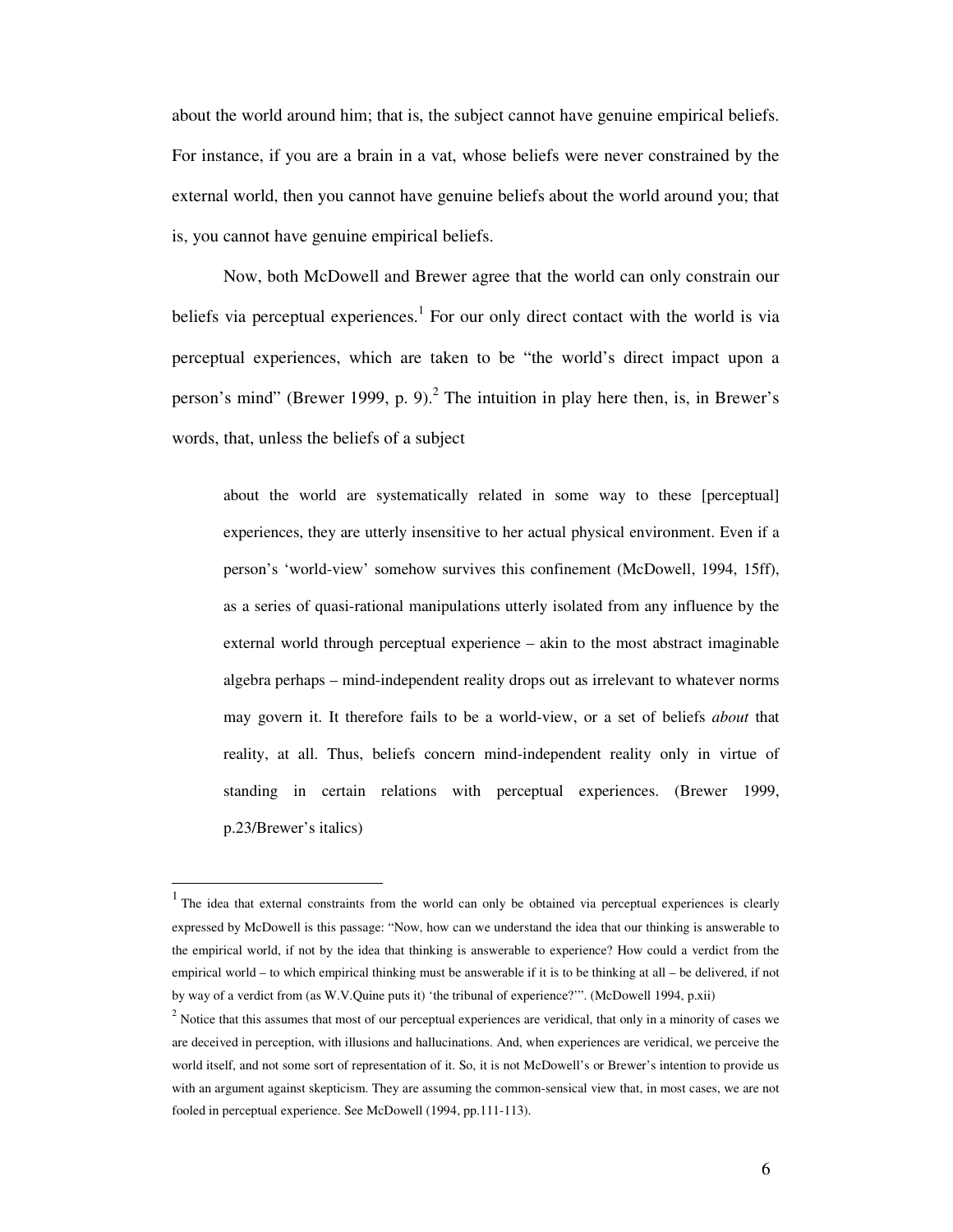The intuition here, then, is that unless there are certain relations between perceptual experiences and the purported empirical beliefs of a subject, the subject will not have genuine empirical beliefs at all. For, if there were no such relations, purported empirical beliefs would not have any contact with the world. They would be in complete isolation from it. In which case they could not be about the external world at all, and would not be genuine empirical beliefs.

Let us call this McDowell and Brewer's Basic Intuition Unpacked. It can be put more precisely like this:

### **Basic Intuition Unpacked**

 A subject S will have empirical beliefs only if such beliefs stand in certain relations with S's perceptual experiences.

In this paper, I will assume that McDowell and Brewer's Basic Intuition and Basic Intuition Unpacked are correct. If a subject's purported empirical beliefs do not stand in any sort of relations with perceptual experience, and are, therefore, not constrained by the world, then the subject does not have genuine empirical beliefs at all.

Now, the Basic Intuition Unpacked only says that, in order for one to have empirical beliefs, there must be "certain relations" between one's perceptual experiences and empirical beliefs. But the kind of relations required is left open. For all that the Basic Intuition Unpacked says, these relations could be causal, rational, or of some other kind. But, for McDowell and Brewer, such relations have to be of a specific kind. For them, in order for us to have empirical beliefs, our perceptual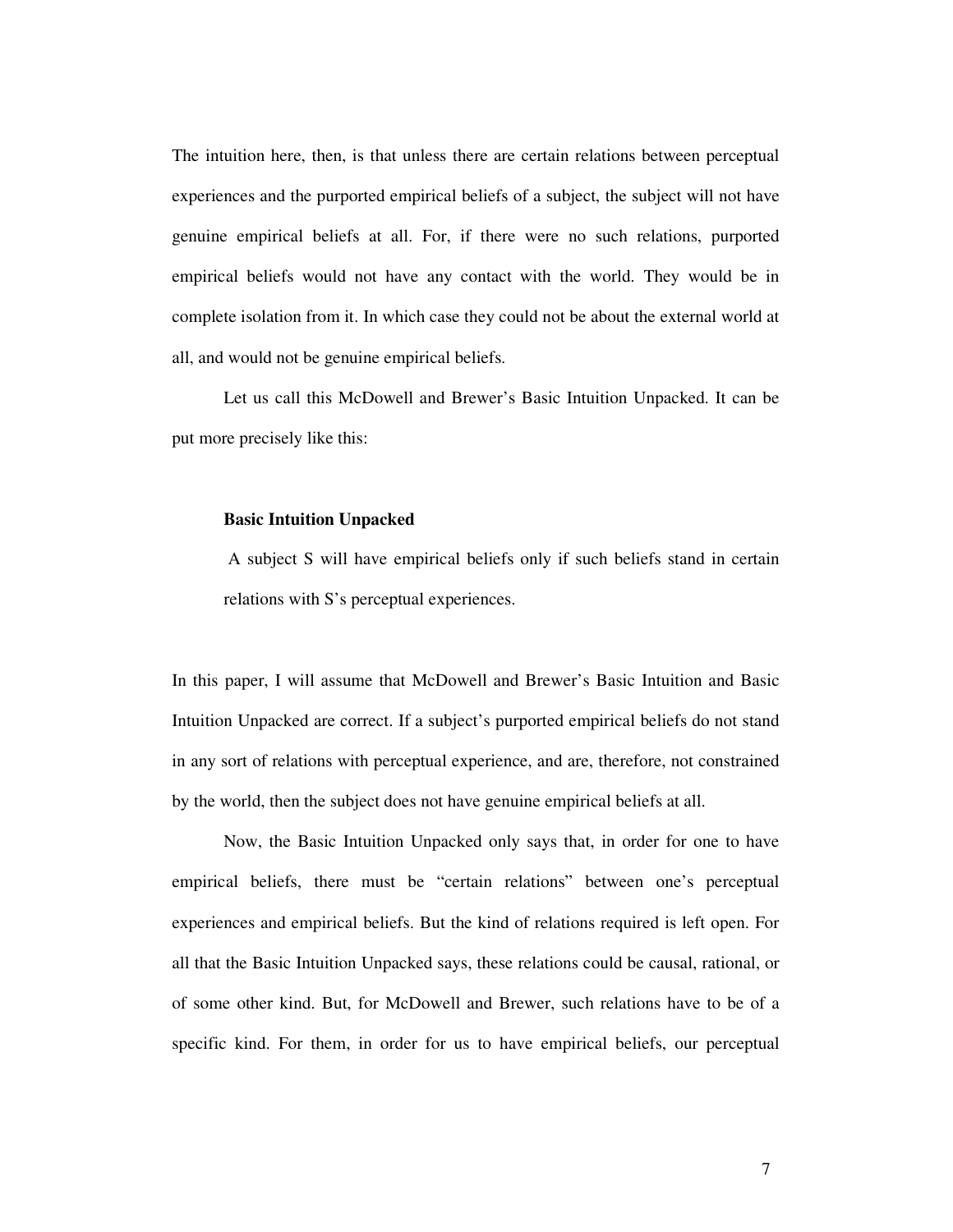experiences must stand in *rational* relations with empirical beliefs, serving as *reasons* for them.

So, McDowell and Brewer move from:

**Basic Intuition:** A subject S will have empirical beliefs only if such beliefs are constrained by the world.

To:

**Basic Intuition Unpacked**: A subject S will have empirical beliefs only if such beliefs stand in certain relations with S's perceptual experiences.

To:

**Perceptual Reasons Thesis**: A subject S will have empirical beliefs only if S's perceptual experiences serve as reasons for such empirical beliefs.

What motivates this last move? For McDowell, what motivates this move is an intuition. He writes:

My aim is to defend a non-traditional empiricism that retains the thought, inchoately present in traditional empiricism according to me, that the possibility of empirical objective content depends on a rational connection between experience and empirical belief… I take it to be *intuitively obvious* – if only philosophy did not distort our thinking – that empiricists were right to want what they do. (McDowell 2002, p.284/my italics)

So, McDowell thinks it is "intuitively obvious" that one can have empirical beliefs only if such beliefs stand in rational relations with perceptual experiences. So, for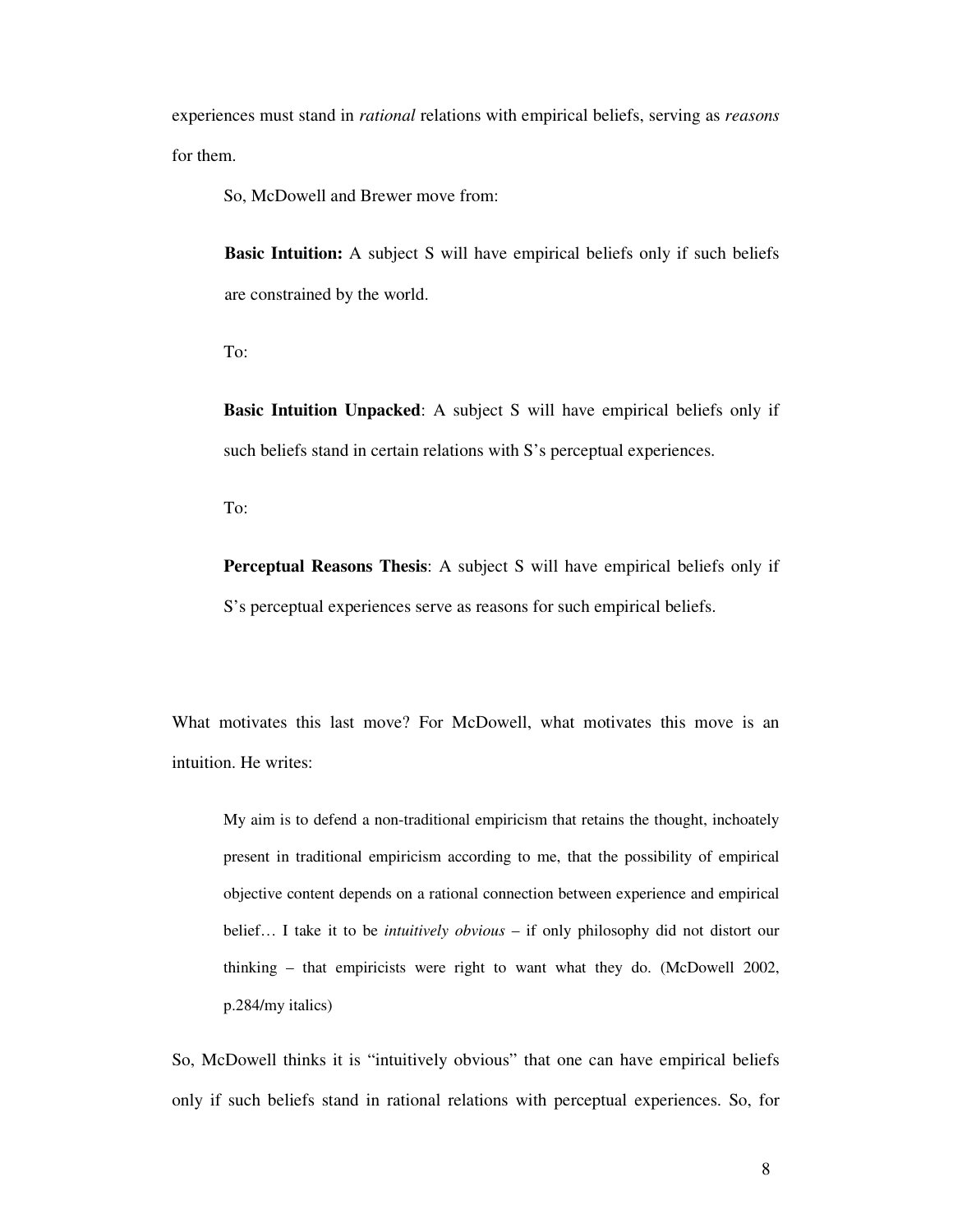him, it is intuitively obvious that the Perceptual Reasons Thesis is the right way to specify the relations between perceptual experiences and empirical beliefs that are mentioned in the Basic Intuition Unpacked.

 Now, having somewhat clarified the motivation for the Perceptual Reasons Thesis, we have to clarify the thesis itself. In particular, we must clarify what it means to say that perceptual experiences serve as reasons for empirical beliefs. What kind of reasons are perceptual experiences supposed to be? Brewer says that

We are interested here not just in any old reasons which there may be for making judgements or holding beliefs…But only in reasons *for the subject* to do these things, to take things to be actually the way he believes them to be. These must be the subject's *own* reasons, which figure as such *from his point of view*…they [perceptual experiences] must be motivating reasons *for the subject*. (Brewer 1999, pp.152- 152/Brewer's italics)

# And also that

Coming to believe something *for a reason* in this sense essentially involves some conception of what one is up in doing so, some sense of why this is the right thing to do. Thus, if a person's reasons are to be cited as *her reasons* for believing or doing what she does, then she necessarily recognize them as such. In other words, the condition which forms the starting point of the present line of argument does indeed obtain: genuinely reason-giving explanations cite reasons which are necessarily recognized as such in some sense by the subject. (Brewer 1999, p.166/Brewer's italics)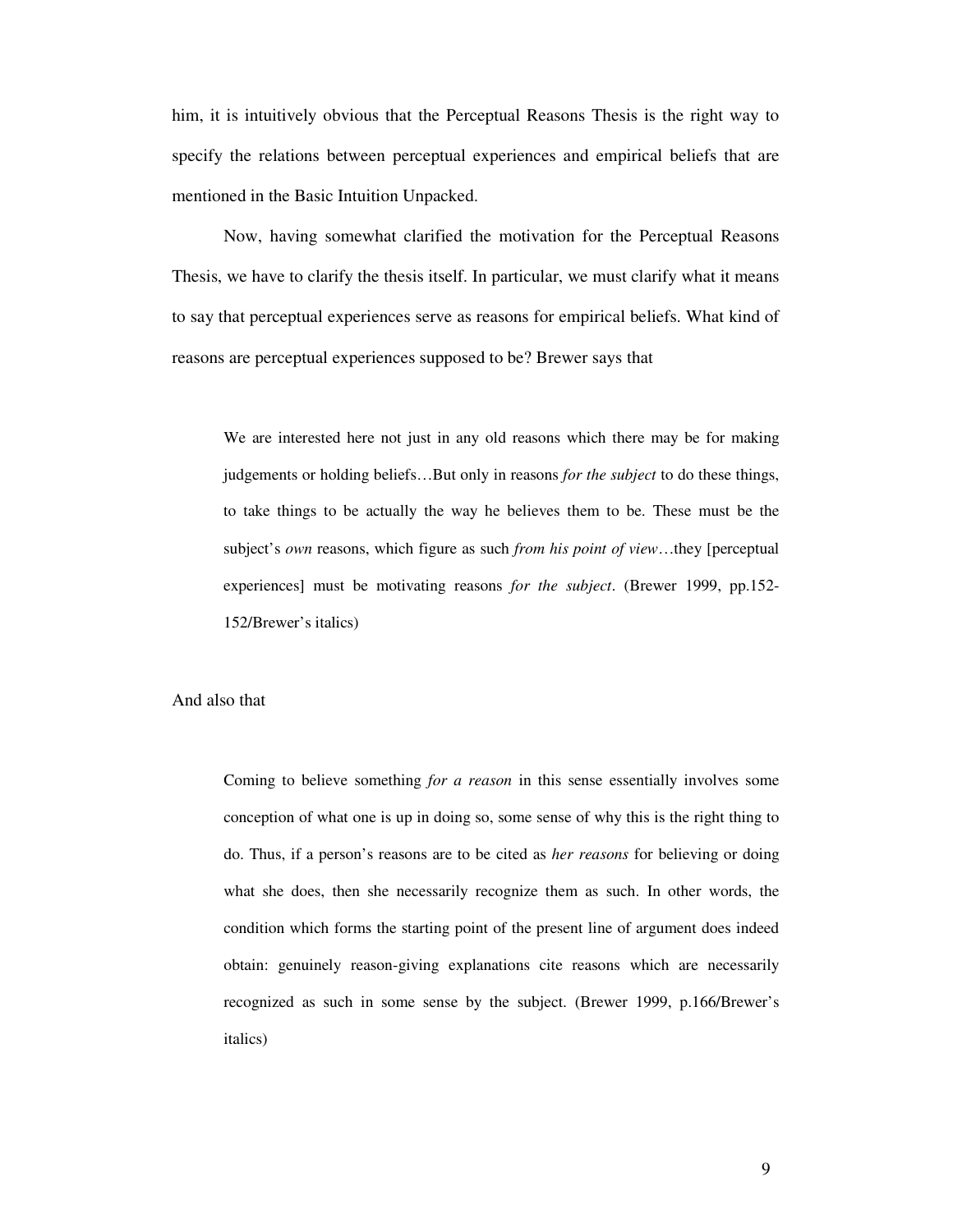McDowell also has this understanding of what sorts of reasons perceptual experiences are supposed to be, although he is less explicit. In a passage criticizing Peacocke, for instance, he claims to be interested in the "*subject's reasons* for believing something" (McDowell 1994, p.163/McDowell's italics).

 So, according to McDowell and Brewer, in order for something to be a reason (or a genuine reason) for a belief, it must be the subject's *own reason* for a belief (in which case it must be recognized as a reason by the subject). Thus, in order for, say, a proposition  $X$  to be a reason for a belief that P of a subject, it must be the case that  $X$ is the subject's own reason for believing that P. That is, it must be the case that, from the subject's point of view, it is *because* of X that he believes that P.

 If that is the case, then when McDowell and Brewer say that perceptual experiences are reasons for the empirical beliefs of a subject, they are in fact saying that, from the point of view of the subject, a given perceptual experience is a reason for adopting an empirical belief that P. That is, they are saying that, from the point of view of the subject, it is *because* of a given perceptual experience that he adopts an empirical belief that P. For instance, to say that my perceptual experience that the streets are wet is a reason for my belief that it has rained is, according to McDowell and Brewer, to say that, from my point of view, it is *because* I perceive that the streets are wet that I believe that it has rained. If, for instance, from my point if view, I believe that it has rained because someone told me so, and not because I perceived that the streets are wet (even I did perceived this), then my perceptual experience cannot be a reason for my belief that it has rained. For what I perceive is not my reason for believing that it has rained. Rather, what I was told is my reason for holding this belief.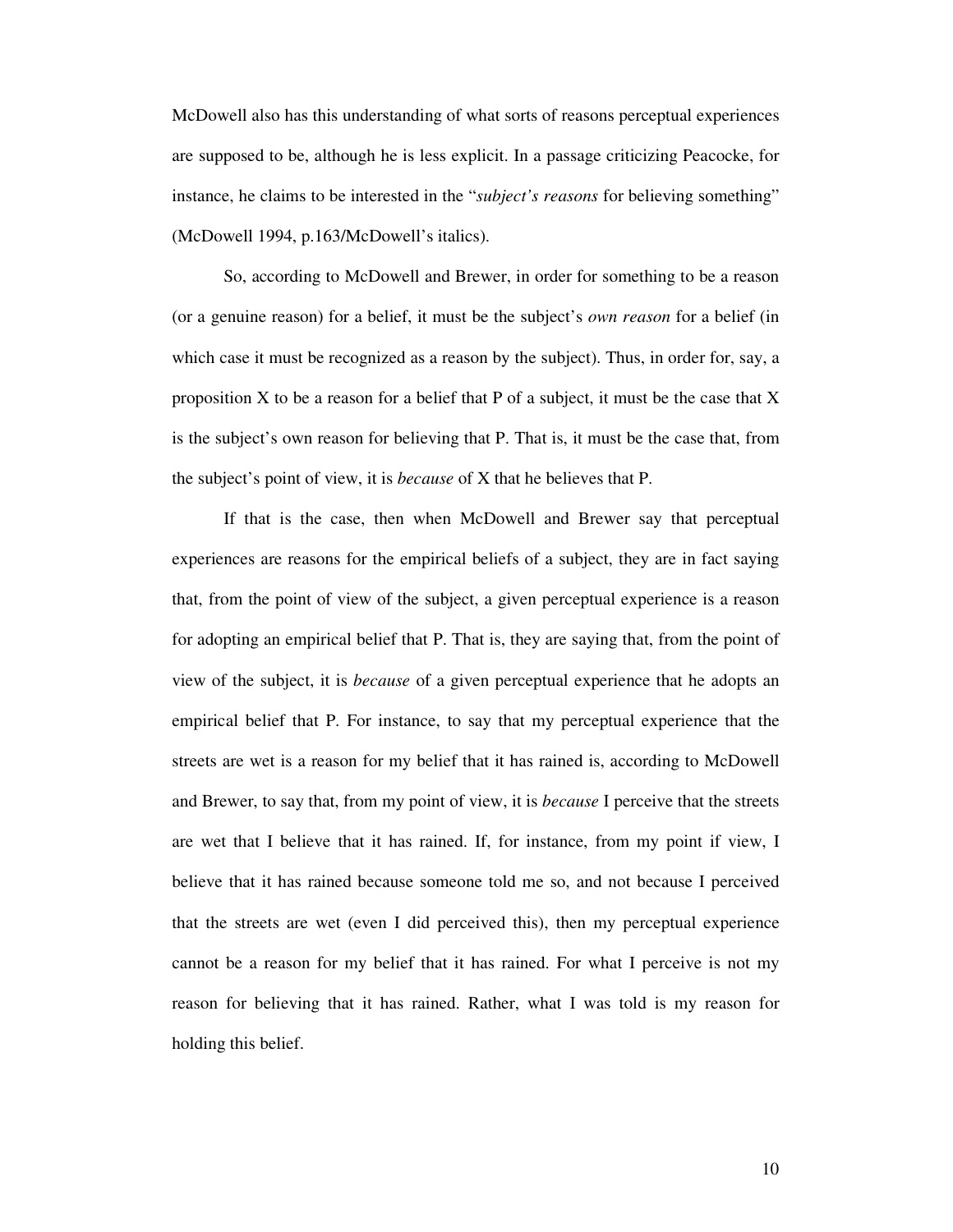So, according to McDowell and Brewer, perceptual experiences are supposed to be the subject's *own reasons* for a given empirical belief. Now, we have seen above that McDowell and Brewer are committed to the following thesis:

### **Perceptual Reasons Thesis**

A subject S will have empirical beliefs only if S's perceptual experiences serve as reasons for such empirical beliefs.

Now we know that, according to them, perceptual experiences are supposed to be the subject's own reasons for empirical beliefs.<sup>3</sup> McDowell and Brewer then seem committed to the following thesis, which is a developed version of the Perceptual Reasons Thesis:

# **Subject's Reasons Thesis (1st version)**

-

A subject S will have empirical beliefs only if S's perceptual experiences are S's reasons for adopting such empirical beliefs.

 $3$  Notice that there are complications here that I will be ignoring. At points McDowell says that, when a subject takes a perceptual experience as being his reason for a belief, it is the content of the experience that gives rational support to the belief, and not experiencing itself, or the fact that one has the experience in case. For the contents of perceptual experience are facts (at least when the experience is veridical), and facts can give rational support to beliefs. McDowell says, for instance, that: "In enjoying experiences one seems to, and in some cases does, take in facts; this makes the facts available to serve as rational credentials for judgements or beliefs based on experiences". (McDowell 1998, p.406)

Here I will be ignoring these complications, for my target is the idea that one having empirical beliefs depends on one's perceptual experiences being one's reasons for such beliefs, and my argument against this is supposed to work irrespective of how exactly McDowell and Brewer take perceptual experiences to support empirical beliefs. For discussion, see Chen (2006), Dancy (2006) and McDowell (2006).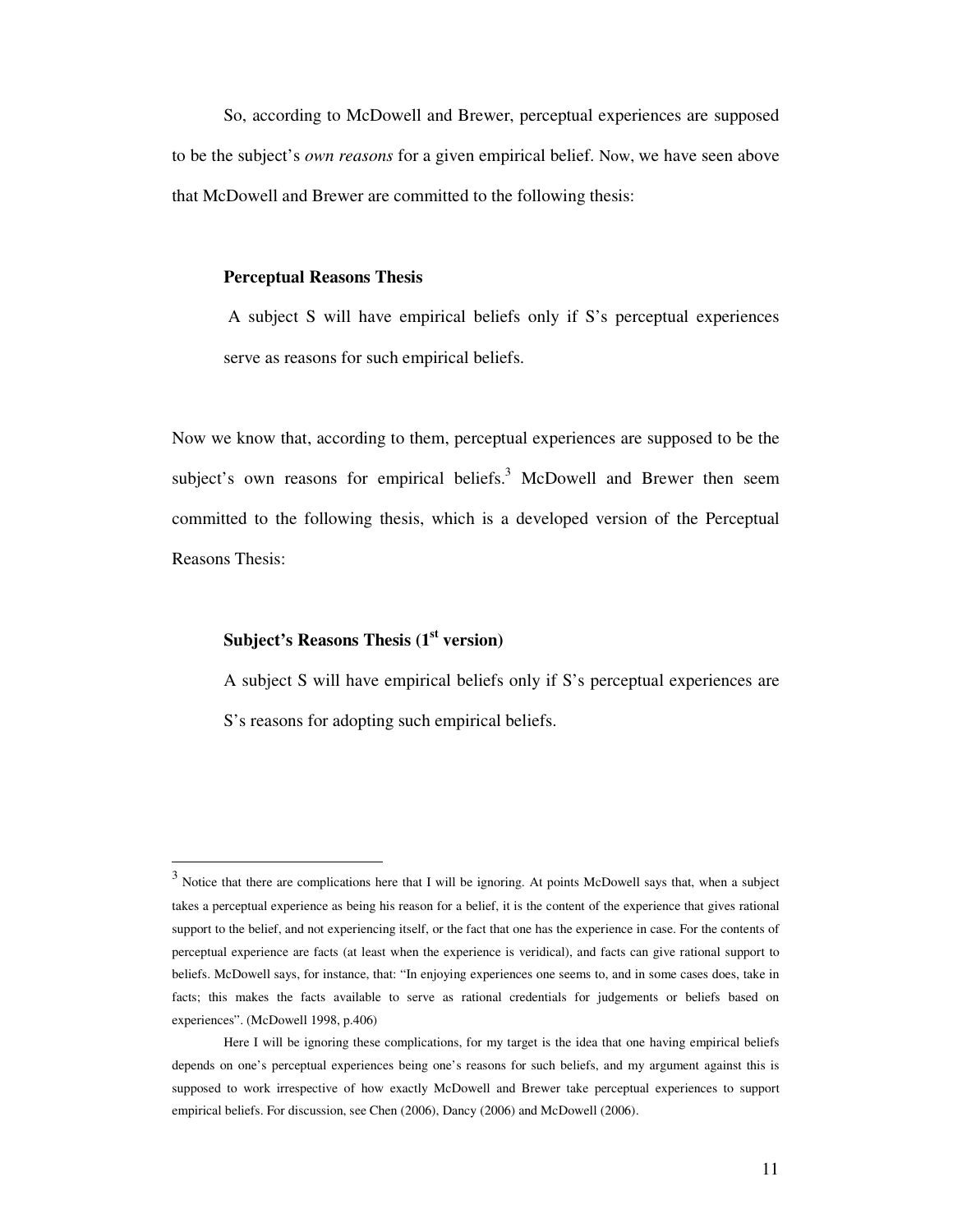Now, before we go on, there is still one thing that needs to be clarified concerning the Subject's Reasons Thesis. Is it the case that, for every empirical belief of a subject, there should be a given perceptual experience that is the subject's reason for adopting the belief? That is, is the Subject's Reasons Thesis a requirement that applies to every single empirical belief that one might have? Well, I take it that this is not what McDowell and Brewer require. What they require is that, *typically*, a given perceptual experience of the subject should be his reason for adopting a given empirical belief. But there might be circumstances in which this is not the case (if a subject is extremely drunk, say, and unaware of what is leading him to form certain beliefs). McDowell suggests that this is the case by saying things like "Empirical judgements in general…had better have content of a sort that admits of empirical justification, even if there is none in the present case (say in a quite unsupported guess)"(McDowell 1994, p.6).

 So, I take it that what the Subject's Reasons Thesis requires is that, typically, the subject's perceptual experiences should be their reasons for adopting empirical beliefs, if the subject is to have empirical beliefs in the first place. If that is the case, then the Subject's Reasons Thesis can be revised in the following way:

# **Subject's Reasons Thesis (final version)**

A subject S will have empirical beliefs only if S's perceptual experiences are typically S's reasons for adopting such empirical beliefs.

Now that we have a good understanding of what McDowell and Brewer are claiming, we can evaluate their claims. In the next section, I will argue that the Subject's Reasons Thesis faces a strong challenge.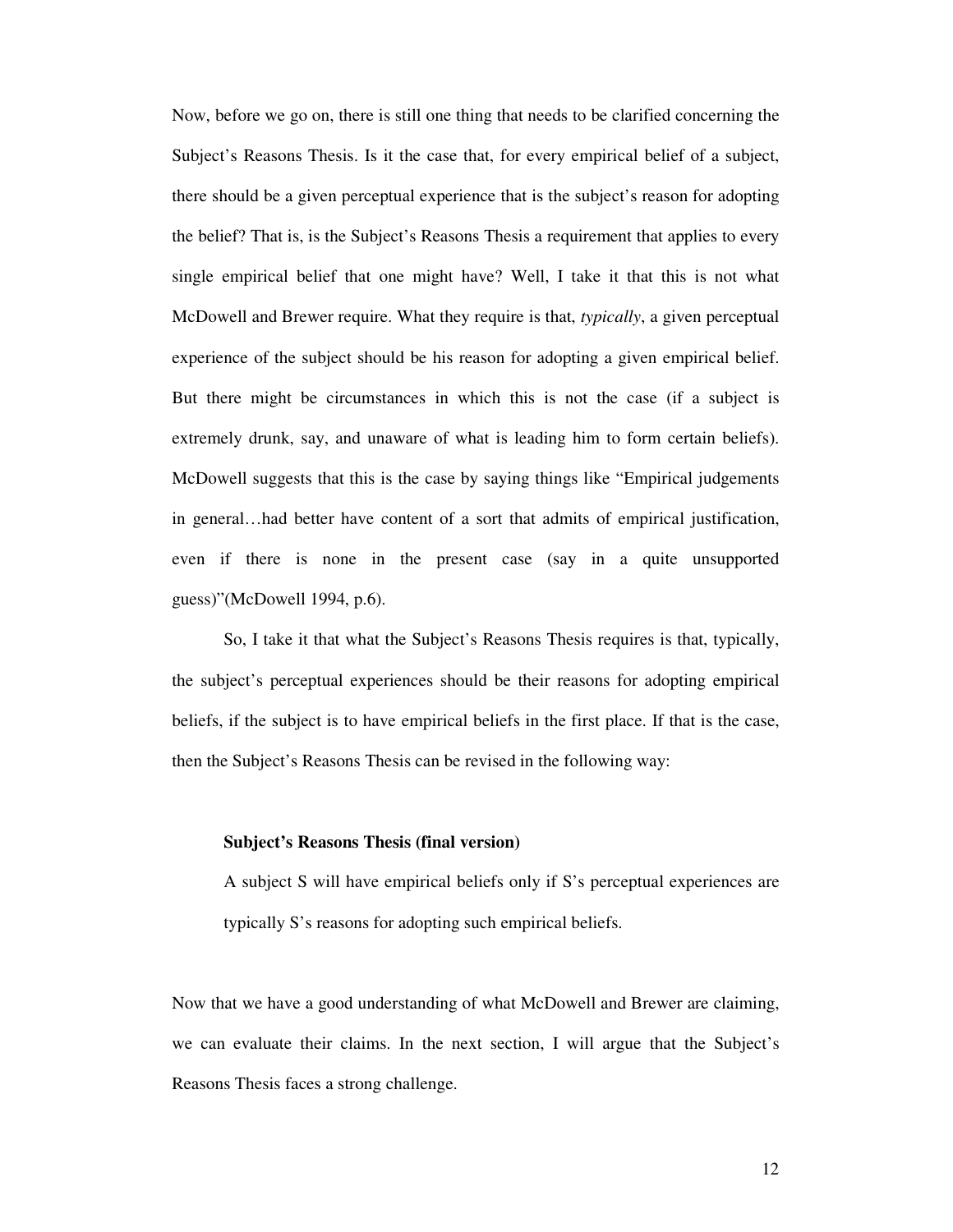### **3 - Empirical Beliefs Without Subject's Reasons**

In the last section, we saw that McDowell and Brewer are committed to the Subject's Reasons Thesis. If the thesis is true, one will not have empirical beliefs unless one's perceptual experiences are (at least typically) one's reasons for adopting these beliefs. But, in this section, I will argue that we have good reasons to suppose that 3-year-olds have empirical beliefs, despite the fact that their perceptual experiences are not their reasons for adopting these beliefs. In that case, the Subject's Reasons Thesis faces a strong challenge.

## **3.1 - 3 year-old's Empirical Beliefs**

Do 3-year-old children have genuine empirical beliefs? This is the question I want to consider now. Let me start approaching the problem by considering 3-year-old children's abilities to report what they see. In an experiment conducted by Gopnik and Graf (1988), 3-year-olds were shown the contents in a drawer. It contained objects such as a plastic spoon, a toy car, and an egg, among others. The drawer was closed, and the children were then asked what was inside the drawer. The result was that the children were almost always able to give a correct answer to this question (Gopnik & Garf 1988, p.1368).

 This was not, of course, a surprise. 3-year-olds typically have a vocabulary reaching 1000 words, and can produce complex sentences such as "Where mommy keep her pocket book?" (Pinker 1994, p.292). That is, 3-year-olds are well advanced in the process of language acquisition. At that stage, it is no surprise that children are able to report what they see, even after the objects are taken from their view.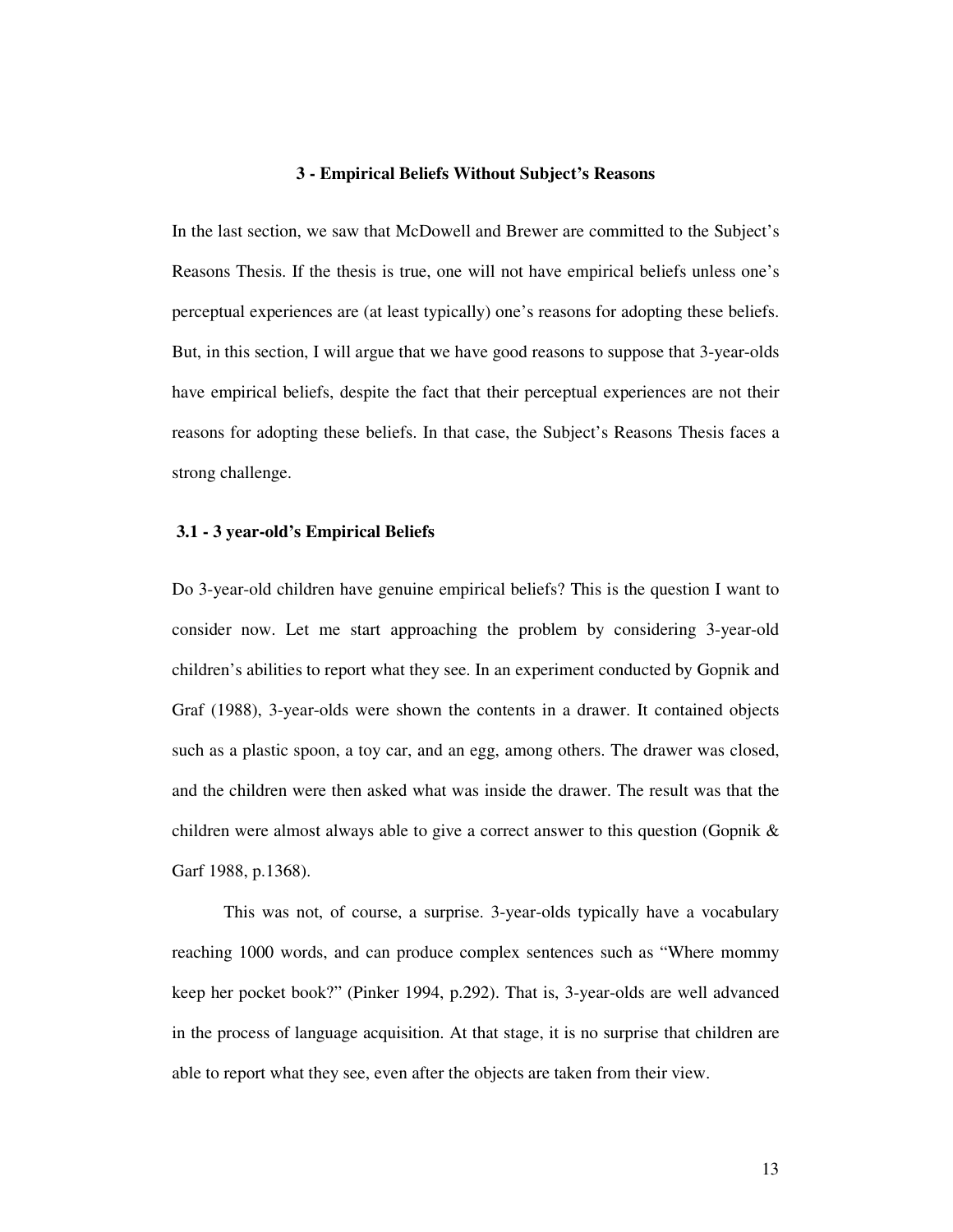It might, however, be objected that 3-year-olds are not in fact understanding what they are saying. A parrot might say "red" in front of red things, but a parrot is only reacting to certain stimuli, with no understanding of the response it is giving. (That is, with no understanding of what red is.) But is this the case with 3-year-olds? Certainly not. Pinker, for instance, says that

between the late twos and the mid-threes, children's language blooms into fluent grammatical conversation so rapidly that it overwhelms the researchers who study it. Sentence length increases steadily, and because grammar is a discrete combinatorial system, the number of syntactic types increases exponentially, doubling every month, and reaching the thousands before the third birthday. (Pinker 1994, p.291)

Such facts, by themselves, strongly suggest that 3-year-olds have an understanding of what they are saying. They are, after all, able to engage in conversation, and this capacity is typically taken to be a mark of understanding. If I am able to engage in a conversation about modems, it is very likely that I know what a modem is. But when we look more closely at the speech of 3-year-olds, it becomes even more difficult to deny that they understand what they are saying. For instance, Pinker presents reports of the speech of a child named Adam, from when he was 2 to his early threes. By his early threes he says things like "Can I keep a screwdriver just like a carpenter keep the screwdriver?" (Pinker 1994, p.293). It seems undeniable that Adam has at least a rough understanding of what a screwdriver is. He knows, for instance, how screwdrivers are kept by carpenters. He knows, moreover, that they are used by carpenters. That means that he knows what screwdrivers are used for. And what more could we ask in order to consider Adam as knowing what a screwdriver is? Adam is not an exception. His linguistic development is normal for his age. Thus, it seems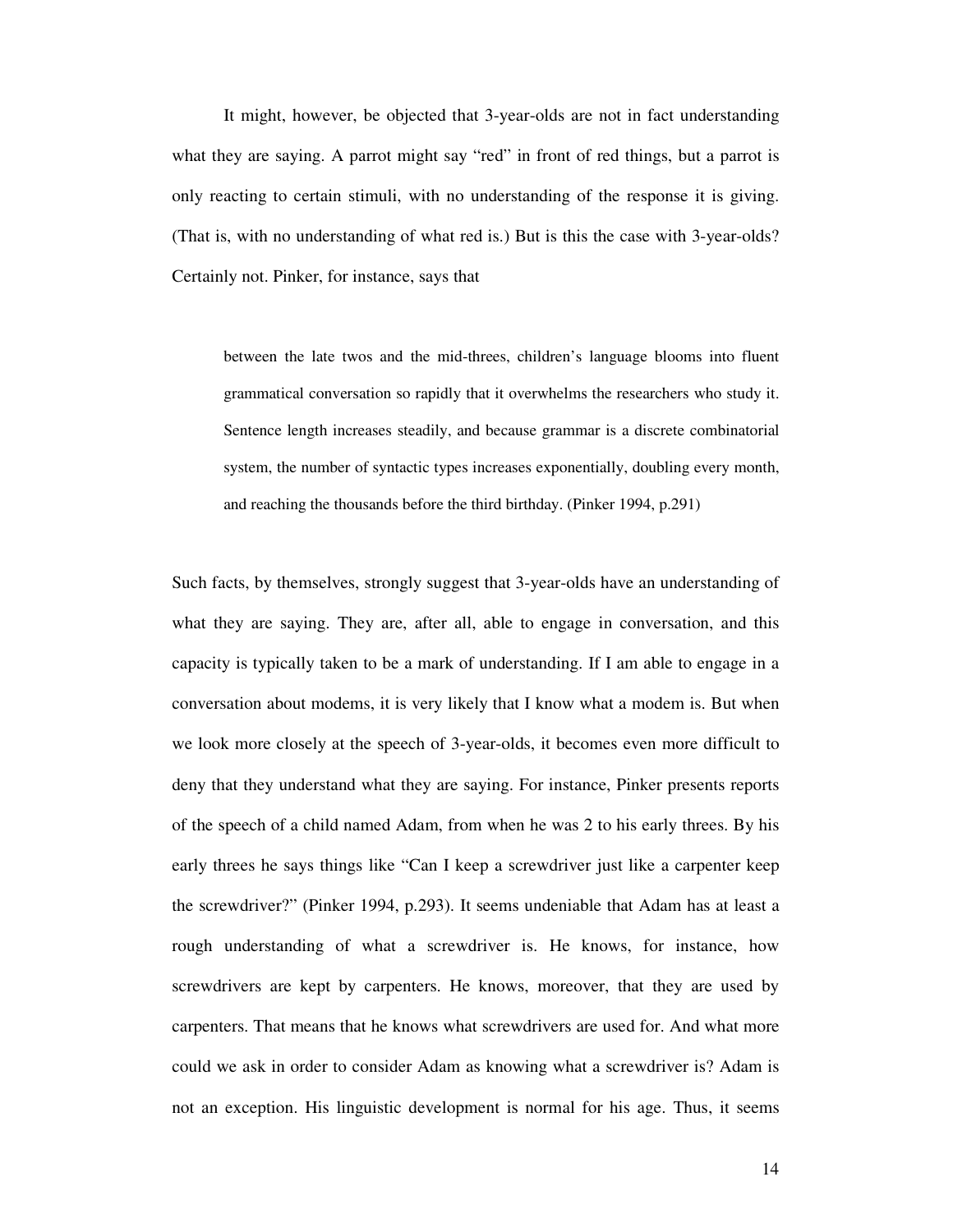hard to deny that 3-year-olds have an understanding (at least a rough understanding) of what they are saying.

 Now, I take it that such unsurprising empirical facts *strongly suggest* that 3 year-olds have empirical beliefs. If they are able to report what they see – for instance, that there is a toy car in the box – and understand what they are reporting, it seems clear that they believe that there is a toy car in the box. For instance, if, after hearing his 3-year-old daughter say that she has seen a toy car in a box, a father were to ask someone if his daughter thinks (or believes) that there is a toy car in the box, it seems very likely that the person would say: "Yes, of course".

# **3.2 - Empirical Beliefs Without Subject's Reasons: The Evidence**

So, we have seen that we have good reasons to think that 3-year-olds have empirical beliefs. But according to the Subject's Reasons Thesis, one will not have empirical beliefs unless one's perceptual experiences are (at least typically) one's reasons for adopting these beliefs. In this section, I will present empirical evidence that, for the majority of 3-year-olds, their perceptual experiences are not their reasons for adopting empirical beliefs. Nonetheless, we have good reasons to think that 3-year-olds have empirical beliefs. If this is the case, the Subject's Reasons Thesis faces a strong challenge.

 There are, by now, several experiments in the literature suggesting that, for the majority of 3-year-olds, their perceptual experiences are not their reasons for adopting empirical beliefs. For instance, in an experiment conducted by Wimmer, Hogrefe and Perner (1988), 3 and 4-year-olds were presented with pictures in a box. They were then asked to say which pictures were in the box. When they answered this question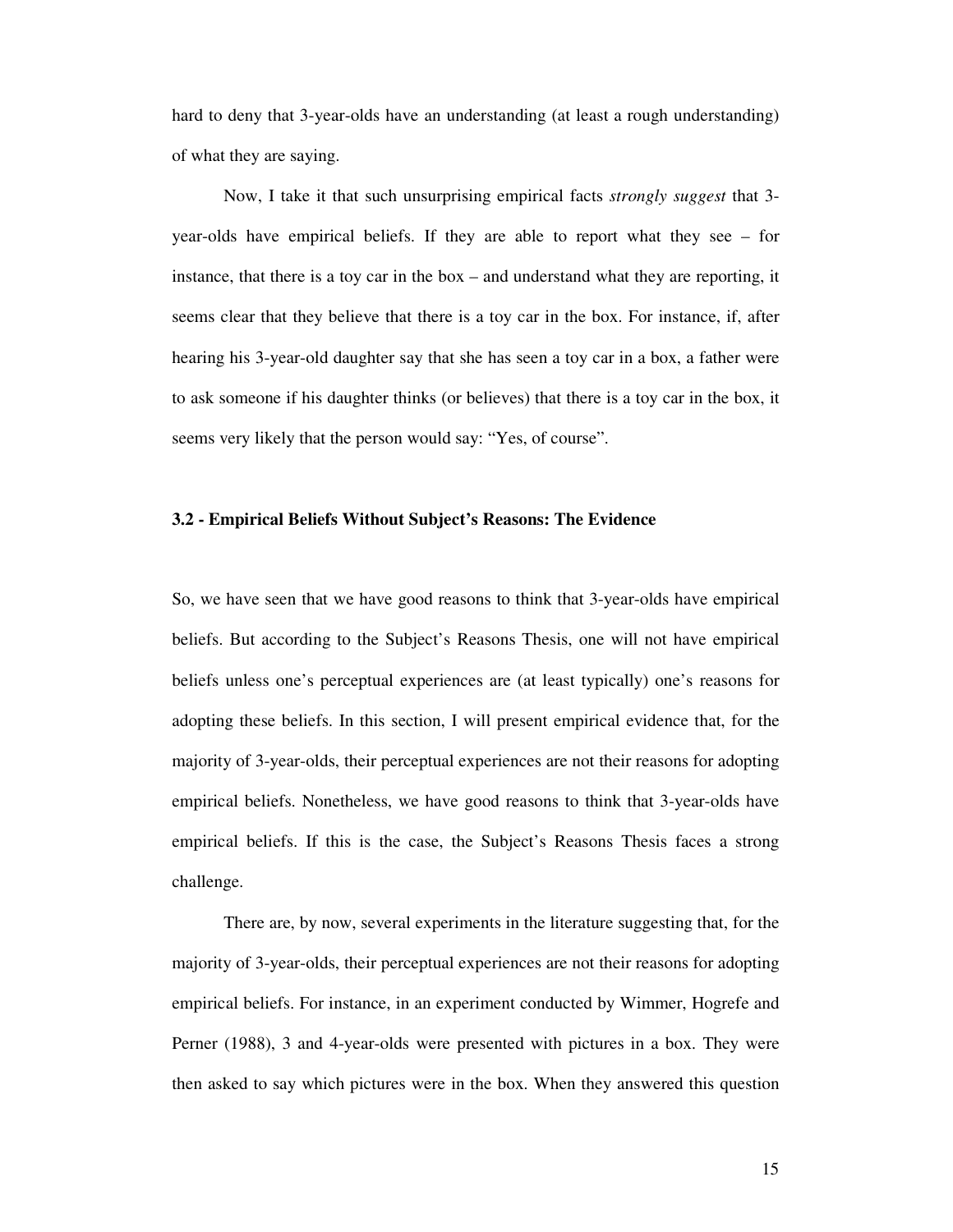correctly, they were asked: "How do you know that?". When they answered it incorrectly, they were asked: "Why don't you know that?". 4-year-olds typically had no problem in answering the questions. However, according to the authors,

in contrast, 3-year-olds were quite incompetent. Eight of ten 3-year-olds consistently failed the justification question. In most cases they did not respond the question at all. However, there was no difference between 3 and 4-year-olds in their ability to respond correctly to the knowledge question. In all cases where children had informational access to the content of the critical box they responded affirmatively to the knowledge question and could specify their content. (Wimmer, Hogrefe & Perner 1988, p.387)

So, according to the results of this experiment, 4-year-olds both formed beliefs about the contents in the box and were able to linguistically present their reasons for adopting these beliefs, when asked to do so. In contrast, 3-year-olds formed beliefs about the contents in the box, but were unable to present their reasons for adopting these beliefs, when asked to do so. In particular, 3-year-olds were unable to present perceptual experiences as reasons for their beliefs.

 This experiment suggests, then, that 3-year-olds are typically unable to present perceptual experiences as reasons for empirical beliefs. When asked to present such reasons, they most often do not answer the question at all.

 It could be argued, however, that, even if 3-year-olds are typically not able to present perceptual experiences as their reasons for empirical beliefs, such experiences might still be their reasons for adopting these beliefs; it is just that 3-year-olds are not able to present their reasons linguistically.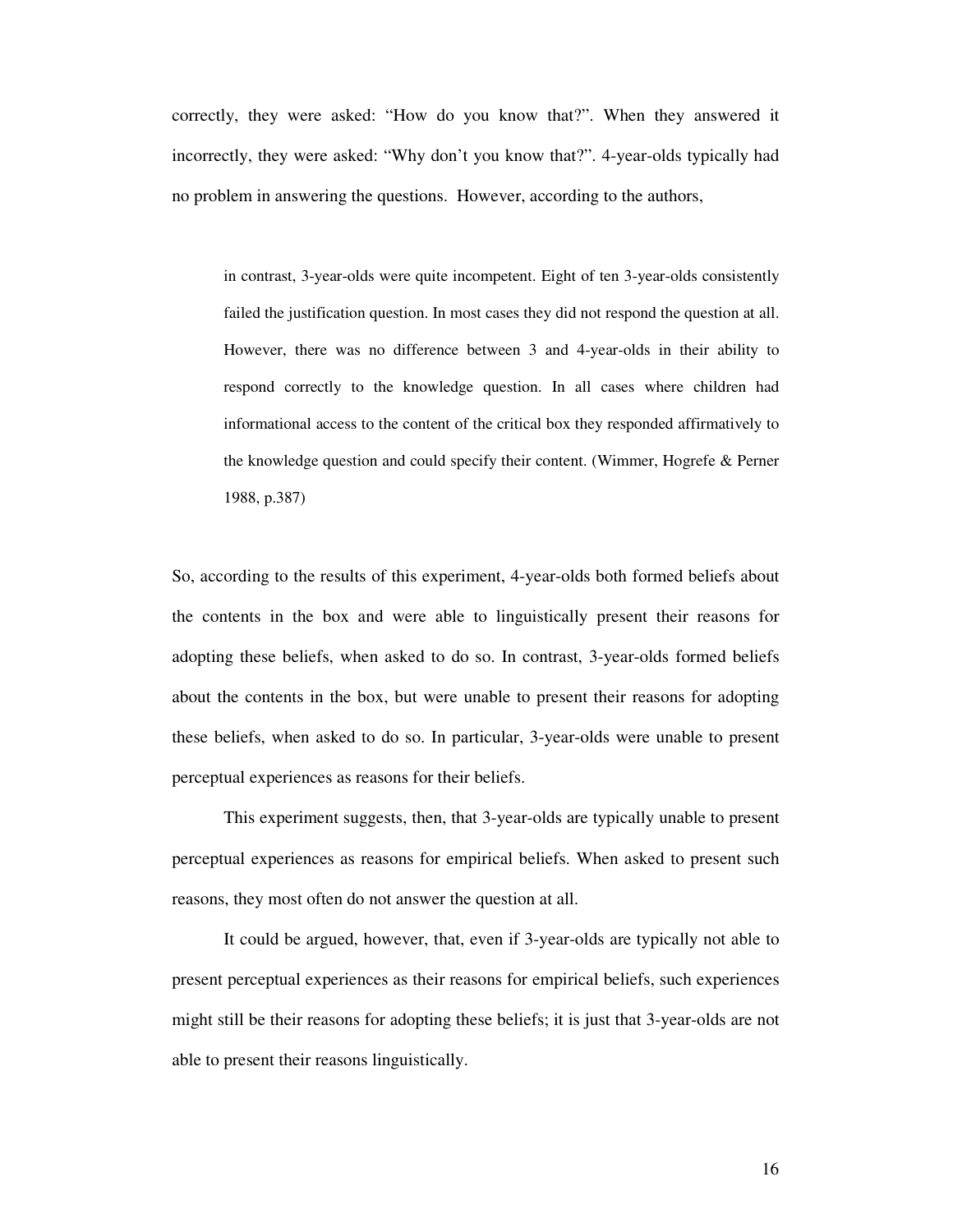In principle, this could be the case. But other experiments suggest that this is actually not true. Consider, for instance, an experiment conducted by Gopnik and O'Neill (1991), designed to test if young children are able to identify the sources of their beliefs; that is, designed to test if young children are able to identify what led them to adopt their beliefs. $4$  The subjects in the experiment were twelve 3-year-olds, twelve 4-year-olds and twelve 5-year-olds. The procedure was as follows. A red tunnel (made out of foam) was constructed, and placed in front of the children. The children were then either shown objects (such as a ball, a toy car and plastic spoon) on the other side of the tunnel, or were told which objects were on the other side of the tunnel, or were asked to feel the objects on the other side of the tunnel. When they were shown the objects, they were then asked to say which object they had seen. The equivalent question was asked in the cases where the child had been told about the objects, and felt the objects. If they answered this first question correctly, they were then asked the source question: "How do you know what's inside the tunnel?". If they were unable to reply to this question, they were asked: "Did you see it, did you feel it or did I tell you?" These three questions were presented separately, so the child could answer only "yes" or "no".

 These are much simpler questions than "How do you know that?", and the idea was that, if children were able to identify the sources of their beliefs, they would be able to answer them correctly. Where to answer them correctly is, of course, to say "yes" to what actually led them to form the belief, and "no" to what did not. Thus, if they formed a belief by seeing the object, they should answer "yes" to the question "Did you see it?", and "no" to "Did you feel it?" and "Did I tell you?".

-

 $4$  For another experiment along the same lines, see Gopnik & Graf (1988).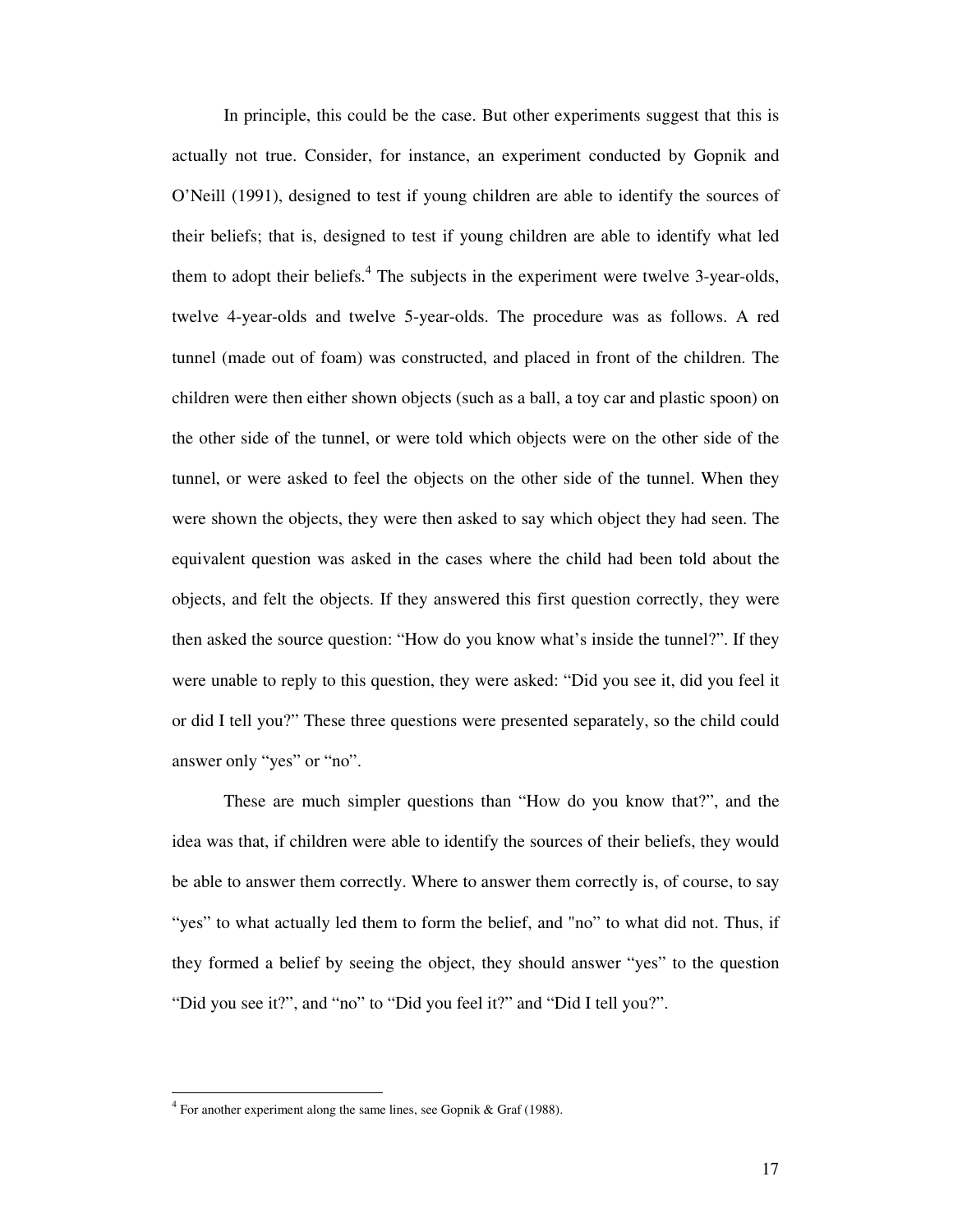The results were the following. Among the 5-year-olds, 83% of the children made no errors in answering the questions. Among the 4-year-olds, 75% of the children made no errors in answering the questions. These percentages are in stark contrast with the percentage of 3-year-olds who made no errors. Among this age group, only 17% of the children made no errors in answering the questions (Gopnik  $\&$ O'Neill 1991, p.392). In more detail, the results for the 3-year-olds were as follows:

After the initial "How do you know what's inside" source question, 10 of the 12 children responded on each trial with a stereotyped response such as "I don't know" or "cause", silence, or irrelevant information about the object. When given the three forced-choice alternatives separately, the most common error was to say "yes" to more than one alternative. (Gopnik & O' Neill 1991, p.393)

I think these results are clear enough. They suggest that most 3-year-olds are not capable of identifying the sources of their empirical beliefs. In particular, it suggests that most 3-year-olds are not capable of identifying perceptual experiences as being sources of their empirical beliefs. Most of them are, after all, committing errors when asked if it was one given sensory experience or another that led them to form a given belief. For most of them, if they formed an empirical belief by, say, seeing a given object on the other side of the red tunnel, they might be able to answer "yes" if asked if they know that a given object was on the other side of the red tunnel because they saw it. But they also tend to answer "yes" when asked if they know that because they heard it, of felt it. But they formed the belief via only one sensory modality: either by seeing it, or by feeling it, or by being told. If they tend to answer "yes" when asked if they formed the belief by seeing the object and by, say, feeling the object, then it seems that they are not actually capable of taking a given experience as being what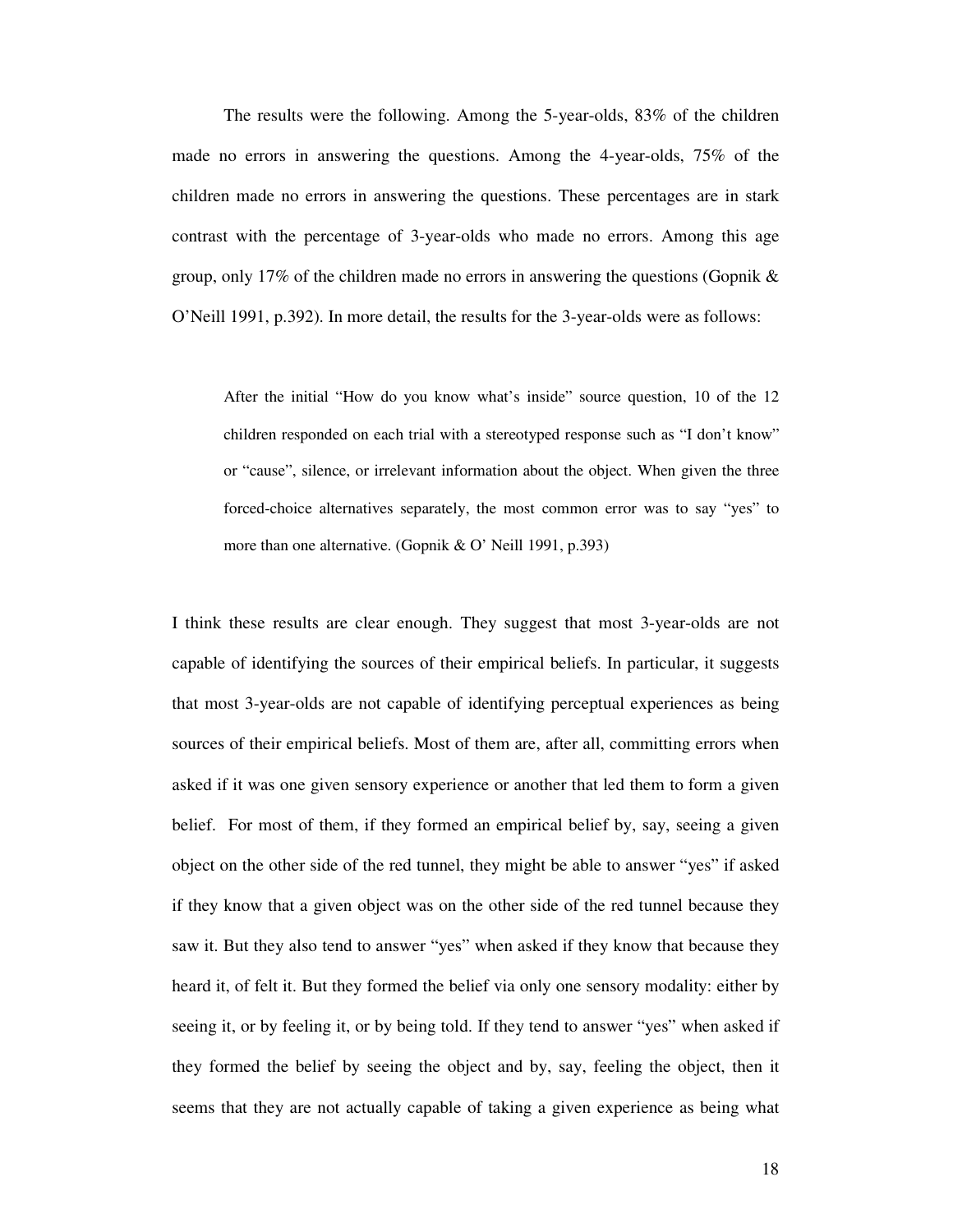led them to form a given belief. If they were capable of such, questions such as "did you see it?" or "did you feel it?" should be easy to answer. In fact, as we have seen, most 4 and 5-year-olds had no problem in answering the questions correctly. Since most 3-year-olds were unable to answer the questions correctly, it seems that they are not capable of taking a given experience as being the source of a given belief.

 For our purposes, this is important because it strongly suggests that the problem is not that most 3-year-olds take perceptual experiences as being their reasons for adopting empirical beliefs, but are incapable of presenting these reasons linguistically. Rather, the problem is that, typically, 3-year-olds are unable to take a given perceptual experience as being what led them to form a given empirical belief. And, if that is the case, then, for the majority of 3-year-olds, from their point of view, it is *not because* they have certain perceptual experiences that they adopt certain empirical beliefs. For a given empirical belief that P of a typical 3-year-old, caused by a certain perceptual experience E, he will be unable to identify E as being what led him to form the belief. And, if that is so, it cannot be the case that, from the point of view of the 3-year-old, it is because of E that he adopted the belief that P. Since he is unable to identify E as the source of the belief, E cannot be his reason for adopting the belief.

 This seems to be typically the case for 3-year-olds. Most of them seem to be unable to identify a given perceptual experience as being the source of a given belief. If that is the case, for the majority of 3-year-olds, a given perceptual experience is not, from their point of view, a reason for adopting a given empirical belief. That is, for the majority of 3-year-olds, their perceptual experiences are not their reasons for adopting empirical beliefs. But, as we have seen, we have good reasons to think that 3-year-olds have empirical beliefs. And the details of the experiments presented here only give further support to this idea, as the 3-year-olds in the experiments were able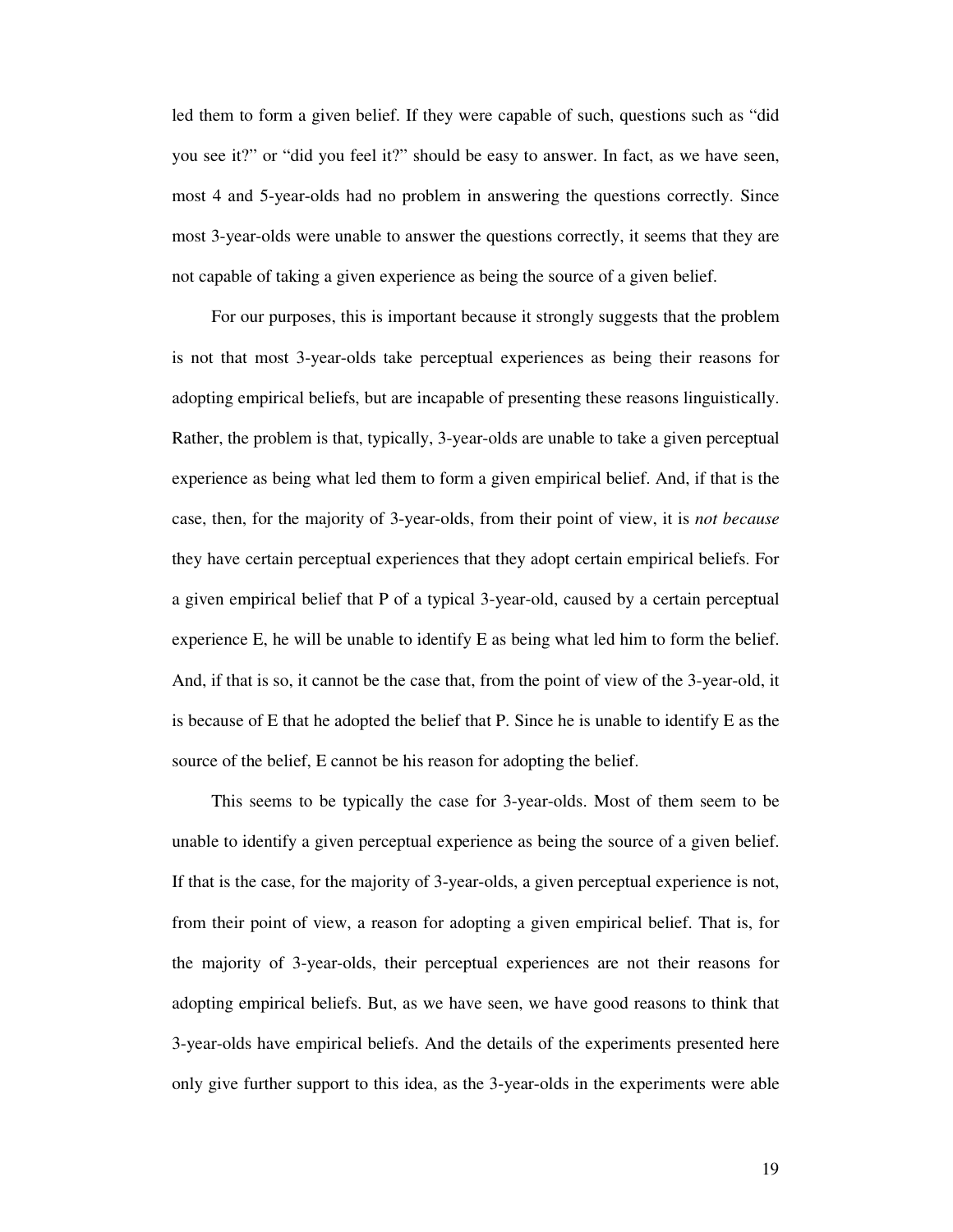to report what objects they had seen, felt, or being told to be on the other side of the red tunnel. Only having answered such questions correctly were they asked how they knew that. This strongly suggests that 3-year-olds have empirical beliefs. But the perceptual experiences of the majority of 3-year-olds are not their reasons for adopting empirical beliefs.

What we have, then, is that, on the one hand, we have good reasons to think that 3-year-olds have empirical beliefs. On the other hand, we have empirical evidence that the perceptual experiences of the majority of 3-year-olds are not their reasons for adopting empirical beliefs.

 For many, this might be unsurprising, and unproblematic. But, for McDowell and Brewer's Subject's Reasons Thesis, it represents a serious challenge. According to their Subject's Reasons Thesis, subjects for whom perceptual experiences are not typically their reasons for adopting empirical beliefs should not be considered to have empirical beliefs at all. So, according to the Subject's Reasons Thesis, most 3-yearolds should not be considered as having empirical beliefs. But we have good reasons to take 3-year-olds as having empirical beliefs. This is, then, a serious challenge to the thesis.

 I do not take this as showing that the Subject's Reasons Thesis is false once and for all. For McDowell and Brewer might bite the bullet and insist, if it is a consequence of the Subject's Reasons Thesis that 3-year-olds do not have empirical beliefs, so be it: 3-year-olds should then be considered as not having empirical beliefs.

 I take this to be a *very hard* bullet to bite. Given that 3-year-old children are well advanced in the process of language acquisition, that they report what they see, and understand what they are reporting, it seems to verge on the absurd to deny that they have empirical beliefs. Still, McDowell and Brewer might wish to bite the hard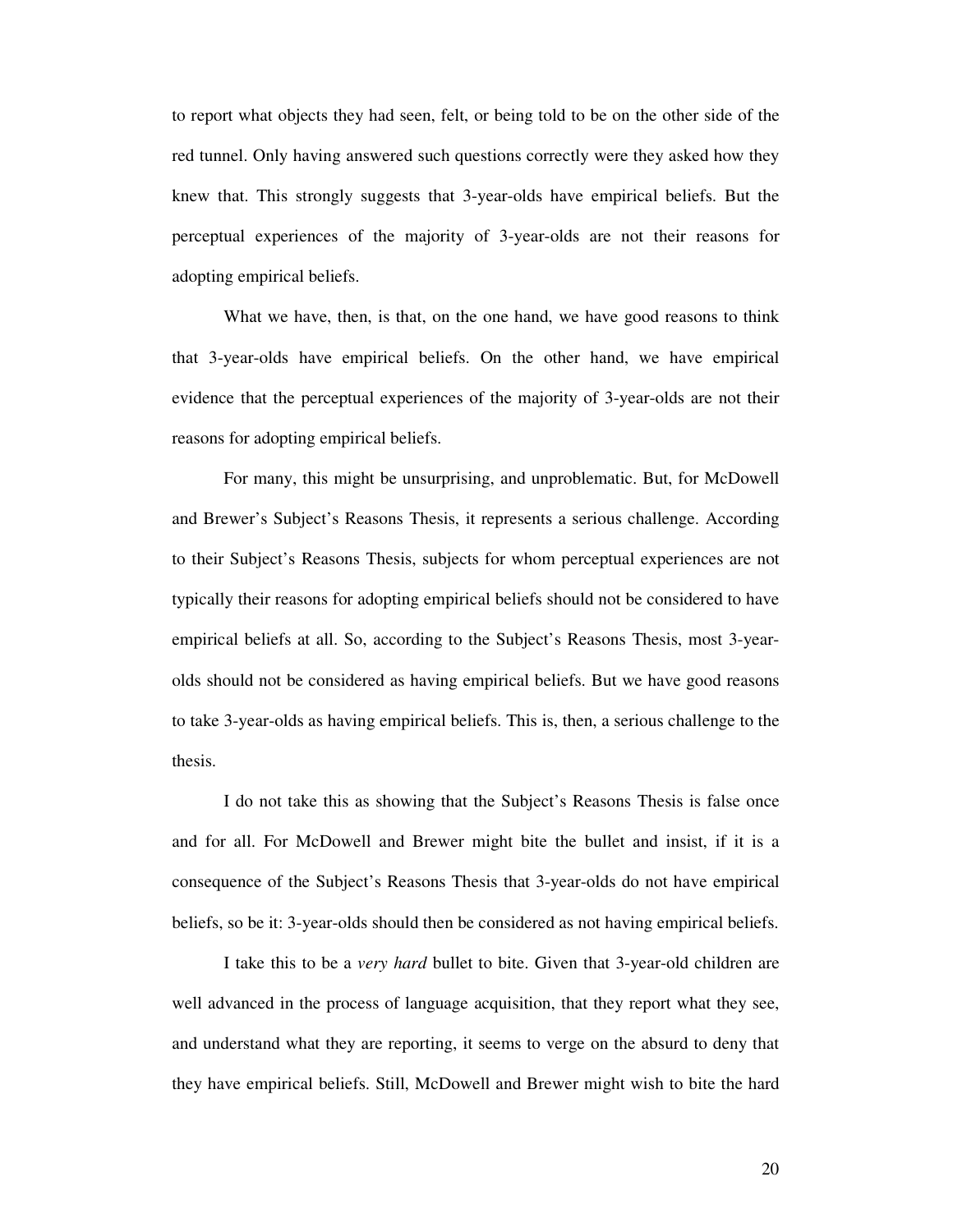bullet. They might wish to say that they are stipulating a meaning for "belief", and that if there are counter-intuitive consequences that follow from such a stipulation, so be it. I will then not suppose that the results presented here show that the Subject's Reasons Thesis is false once for all. But what seems undeniable is that the results presented here represent a *strong challenge* to the Subject's Reasons Thesis. A challenge that disfavours the adoption of the Subject's Reasons Thesis as a requirement for one to have empirical beliefs.

Moreover, as I will show next, an alternative requirement for one to have empirical beliefs, that satisfies McDowell and Brewer's Basic Intuition and Basic Intuition Unpacked, is available. And this alternative requirement does not face the problem that the Subject's Reasons Thesis does face. Accordingly, we have good reasons to favour this alternative requirement over the Subject's Reasons Thesis.

# **4 - The External Reasons Thesis**

In the last section, we saw that the Subject's Reasons Thesis suffers from a serious problem. That does not mean, however, that the Perceptual Reasons Thesis cannot be read in another way, that could avoid such a problem. The Perceptual Reasons Thesis, remember, is the following:

#### **Perceptual Reasons Thesis**

 A subject S will have empirical beliefs only if S's perceptual experiences serve as reasons for such empirical beliefs.

McDowell and Brewer think this thesis should be read in terms of subject's reasons. Thus, the Subject's Reasons Thesis. But we are not forced to read the thesis in such a way. Given the problems that the Subject's Reasons Thesis faces, someone could try to read the Perceptual Reasons Thesis in some other way, which might avoid such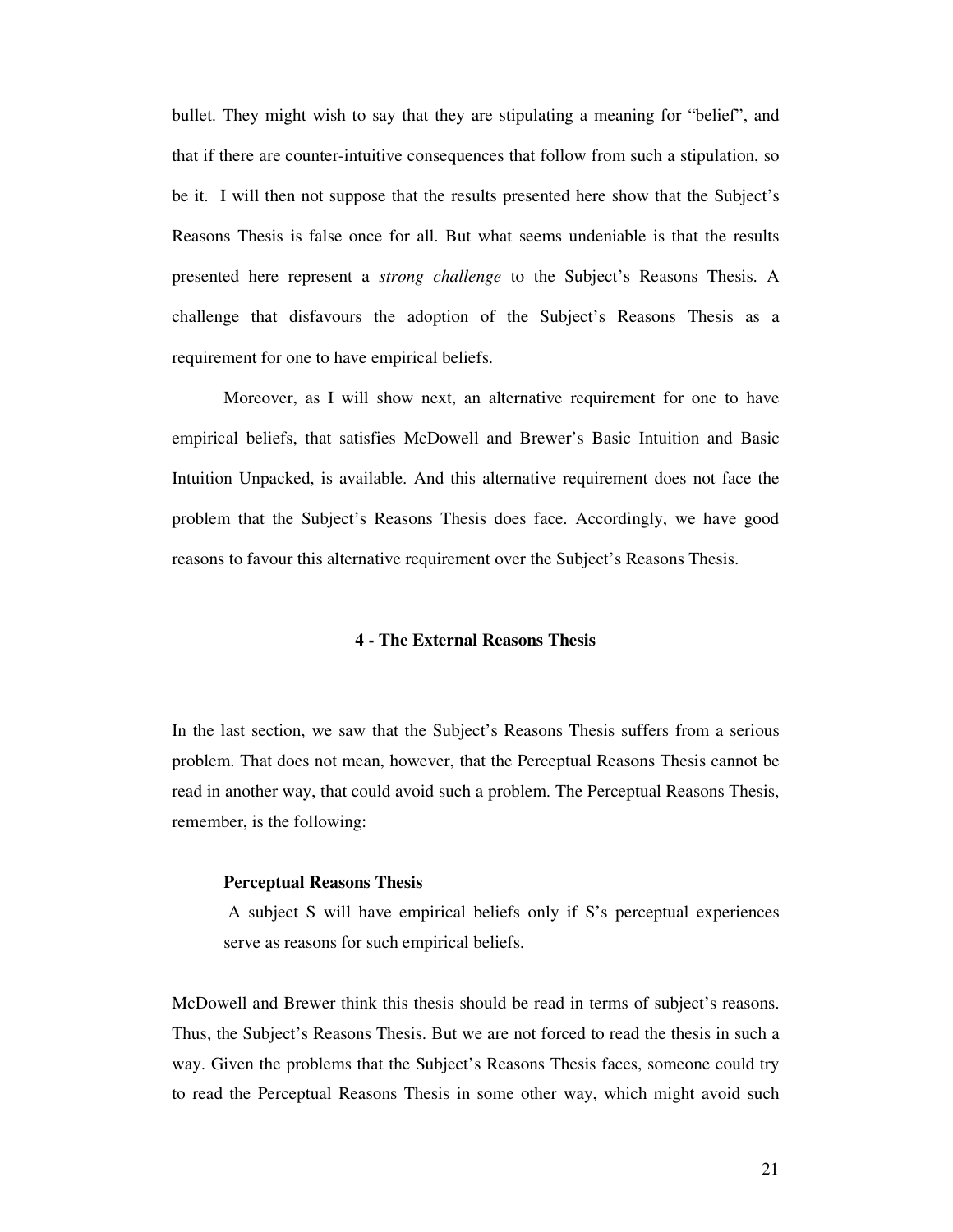problems, while, at the same time, satisfying the Basic Intuition and the Basic Intuition Unpacked. In this section, I will present such an alternative way of reading the Perceptual Reasons Thesis.

What I will defend is the view that McDowell and Brewer could read the Perceptual Reasons Thesis in a way in which perceptual experiences are not taken as being subject's reasons. After all, it is precisely the requirement that perceptual experiences should be the subjects' reasons for their empirical beliefs that leads to the problems considered in the previous section. Given this, McDowell and Brewer could (and, as I will argue, should) read the Perceptual Reasons Thesis in a less demanding way, no longer taking perceptual experiences as being the subjects' reasons for their empirical beliefs. That is, perceptual experiences might be taken as reasons for empirical beliefs, and this might be taken as a requirement for one to have empirical beliefs in the first place, but *it need not be required that these are reasons such that subjects are aware of them*; it need not be required that, from the point of view of the subject, it is *because* of a given perceptual experience that he adopts an empirical belief that P. Perceptual experiences might be taken as being reasons for empirical beliefs in a different sense.

 A natural way to read the Perceptual Reasons Thesis, distinct from the Subject's Reasons Thesis, is in terms of *external reasons*. <sup>5</sup>I will say that one has an external reason for a belief when the belief is the outcome of a reliable process, where a reliable process is a process that tends to produce (i.e., produces a high ratio of) true beliefs.*<sup>6</sup>*

 I assume that perception is, in normal circumstances (when the mechanisms that underline perceptual capacities are working properly, and when the environment is not manipulated in ways that can deceive us, for example) a reliable process. Let us say, then, that "normal perception" is a reliable process.

We can now introduce the following argument:

-

(i) A subject S has an external reason for any given empirical belief P when P is the outcome of a reliable process.

<sup>&</sup>lt;sup>5</sup> I do not suppose, however, that this is the *only* alternative reading of the Perceptual Reasons Thesis according to which reasons are not understood in terms of subject's reasons. Other readings might be available.

 $6$  For a reply to McDowell exploring the reliabilist option, see Brandom (1998). For a detailed presentation of epistemological reliabilism, see Goldman (1986).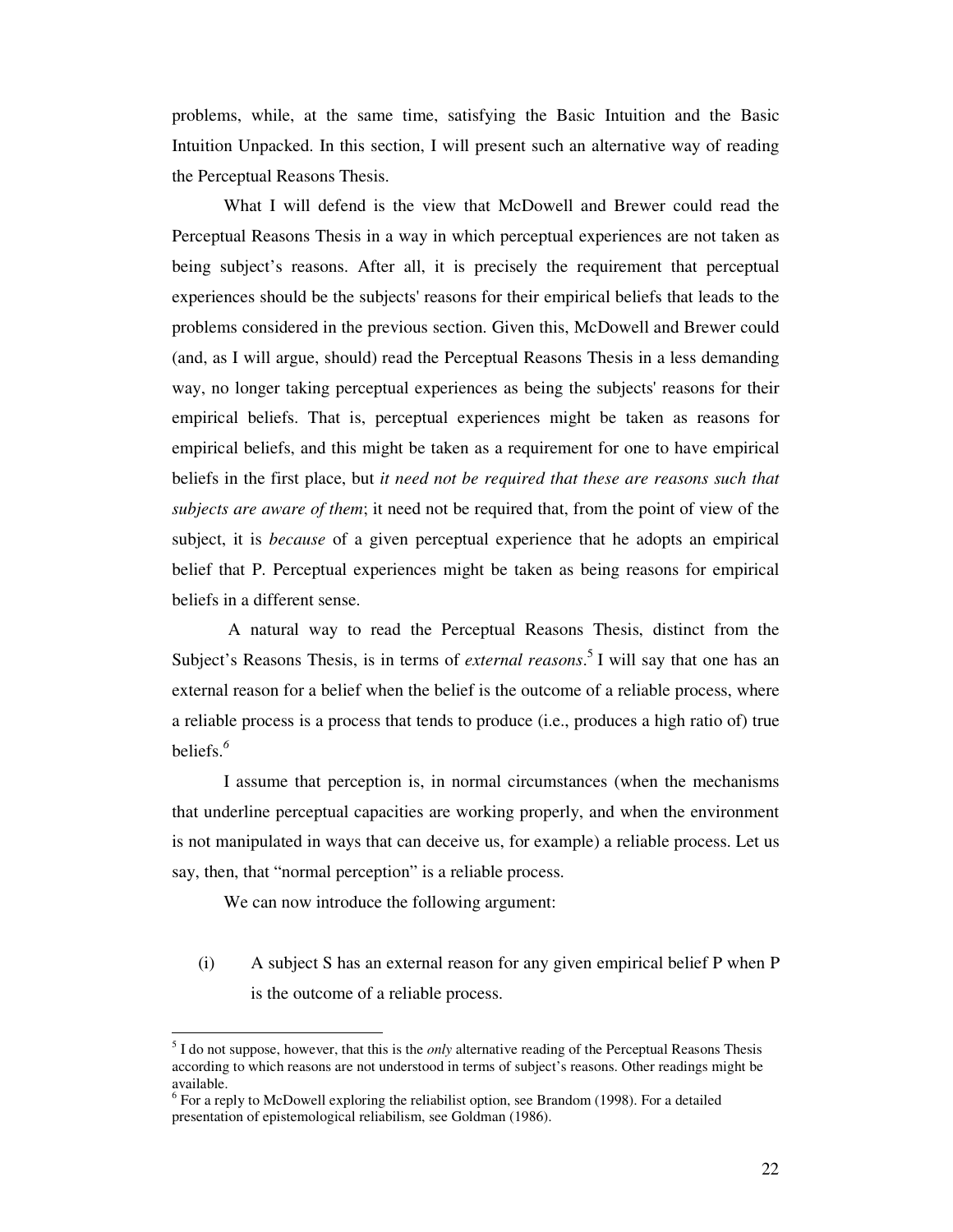- (ii) Normal perception is a reliable process.
- (iii) Thus, when S has an empirical belief P that is the outcome of normal perception, S has an external reason for P.

Given this, it seems that we can read the Perceptual Reasons Thesis as the External Reasons Thesis:

# **External Reasons Thesis**

A subject S will have empirical beliefs only if such beliefs are at least typically the outcome of normal perceptions.

Since for an empirical belief to be the outcome of normal perceptions is for it to have an external reason, we can say that, in the External Reasons Thesis, normal perceptions play the role of external reasons for empirical beliefs.

 Notice that the External Reasons Thesis allows for us to have empirical beliefs that are the outcome of abnormal perceptions, such as hallucinations. What the thesis requires is that, typically, our empirical beliefs should be the outcome of normal perceptions; it does not require that, in order for us to have a given empirical belief, it must be the outcome of a normal perception. So, if all our purported empirical beliefs were the result of abnormal perceptions, such as hallucinations, we would not have empirical beliefs.

 Let me be clear about one thing. *I do not* wish to argue here for an externalist account of reasons for beliefs – one in which subjects need not be aware of what serves as a reason for their beliefs – as opposed to an internalist account of reasons for beliefs – one in which subjects need to be aware of what serves as a reason for their beliefs. McDowell and Brewer, of course, favour an internalist account of reasons for beliefs. I will not argue here that internalism about reasons for beliefs is false, and externalism is true. What *I will* argue is that, given McDowell and Brewer's worries, revealed in the Basic Intuition and the Basic Intuition unpacked, they *need not* take the internalist route, for an externalist account of reasons for beliefs (as the one adopted in the External Reasons Thesis) will respect both the Basic Intuition and the Basic Intuition Unpacked. So, given their worries, they might well adopt the External Reasons Thesis as a requirement for one to have empirical beliefs. And, given the problems that the Subject's Reasons Thesis faces, they in fact *should* adopt the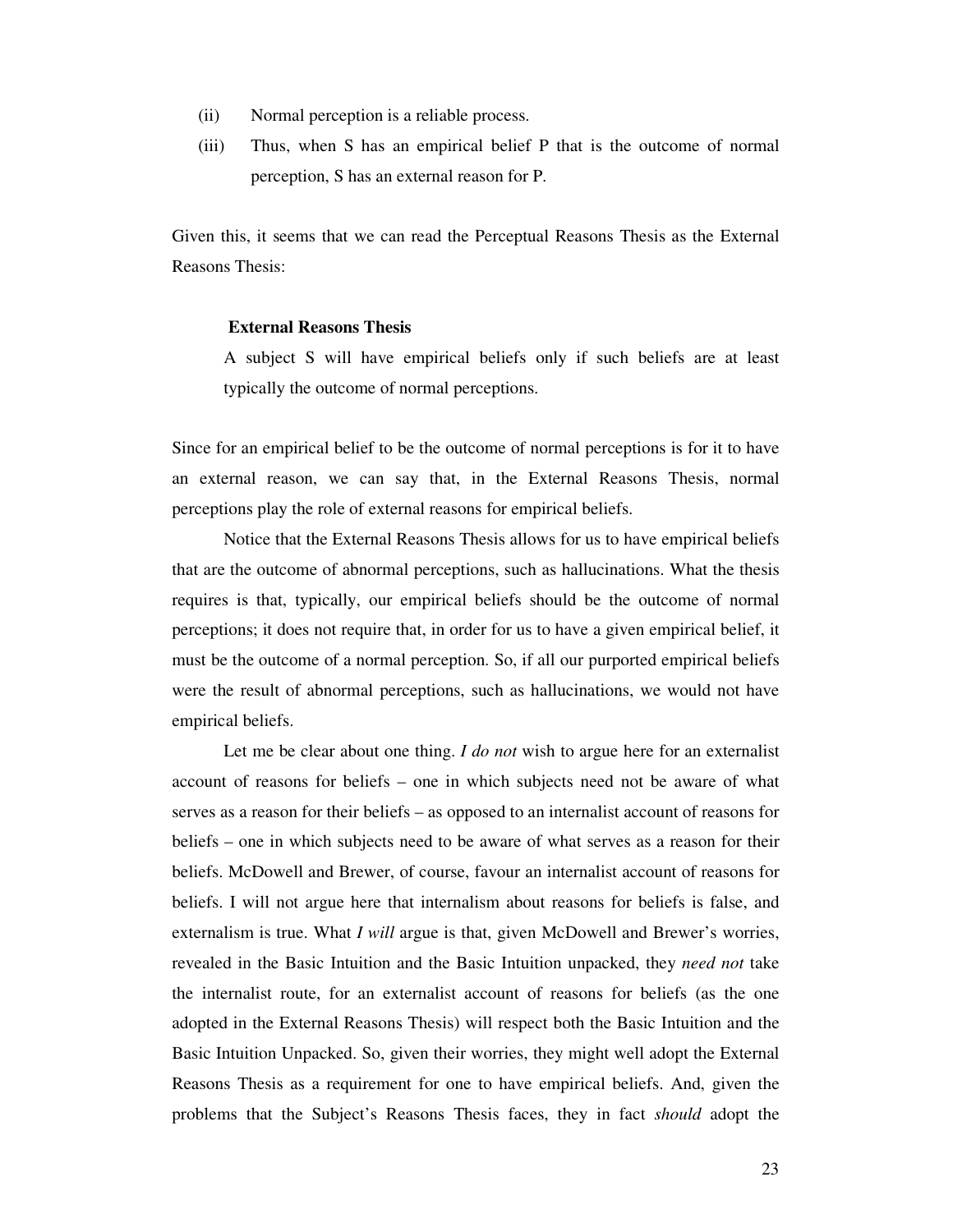External Reasons Thesis. This does not mean, of course, that internalism about reasons for beliefs is false in general, and externalism is true. In particular, it does mean that an externalist account of reasons is the adequate one in a theory of knowledge. That is, it does not mean that one having an external reason for the belief that p (and assuming p to be true) is sufficient for one to have the knowledge that p*.*  7 It only means that, given McDowell and Brewer's worries, revealed in the Basic Intuition and Basic Intuition unpacked, they should go for an externalist account of reasons for beliefs. This will be my line of argument.

 So, what I will now show is that the External Reasons Thesis does in fact satisfy the Basic Intuition and the Basic Intuition Unpacked. These intuitions, remember, are the following:

# **Basic Intuition**

 A subject S will have empirical beliefs only if such beliefs are constrained by the world.

# **Basic Intuition Unpacked**

A subject S will have empirical beliefs only if such beliefs stand in certain relations with S's perceptual experiences.

As we have seen, normal perceptions are perceptual experiences under normal conditions. That is, perceptual experiences in which the mechanisms that underline perceptual capacities are working properly, and in which the environment perceived is not manipulated in ways that can deceive us (the environment perceived is like our everyday environment in the relevant ways). Now, given this, normal perceptions are, at least usually, perceptions of the world (assuming a form of realism about perception; assuming that we perceive the world, and not sense data). If when we are not deceived we perceive the world, then, when we are having normal perceptions, we will typically perceive the world. $8$  For if the environment is not manipulated in ways that can deceive us, and if the mechanisms that underline perceptual states are working properly, then we will in most cases perceive the world.

-

<sup>&</sup>lt;sup>7</sup> For a recent discussion of this issue, see Bonjour & Sosa (2003).

<sup>&</sup>lt;sup>8</sup> Although there will be exceptions, such as perceptions of the Muller-Lyer lines. In a case such as this, we do not perceive the world as it is, for we perceive the lines as being of different lengths, when they are not. And this happens even though our perceptions are normal, in the sense above.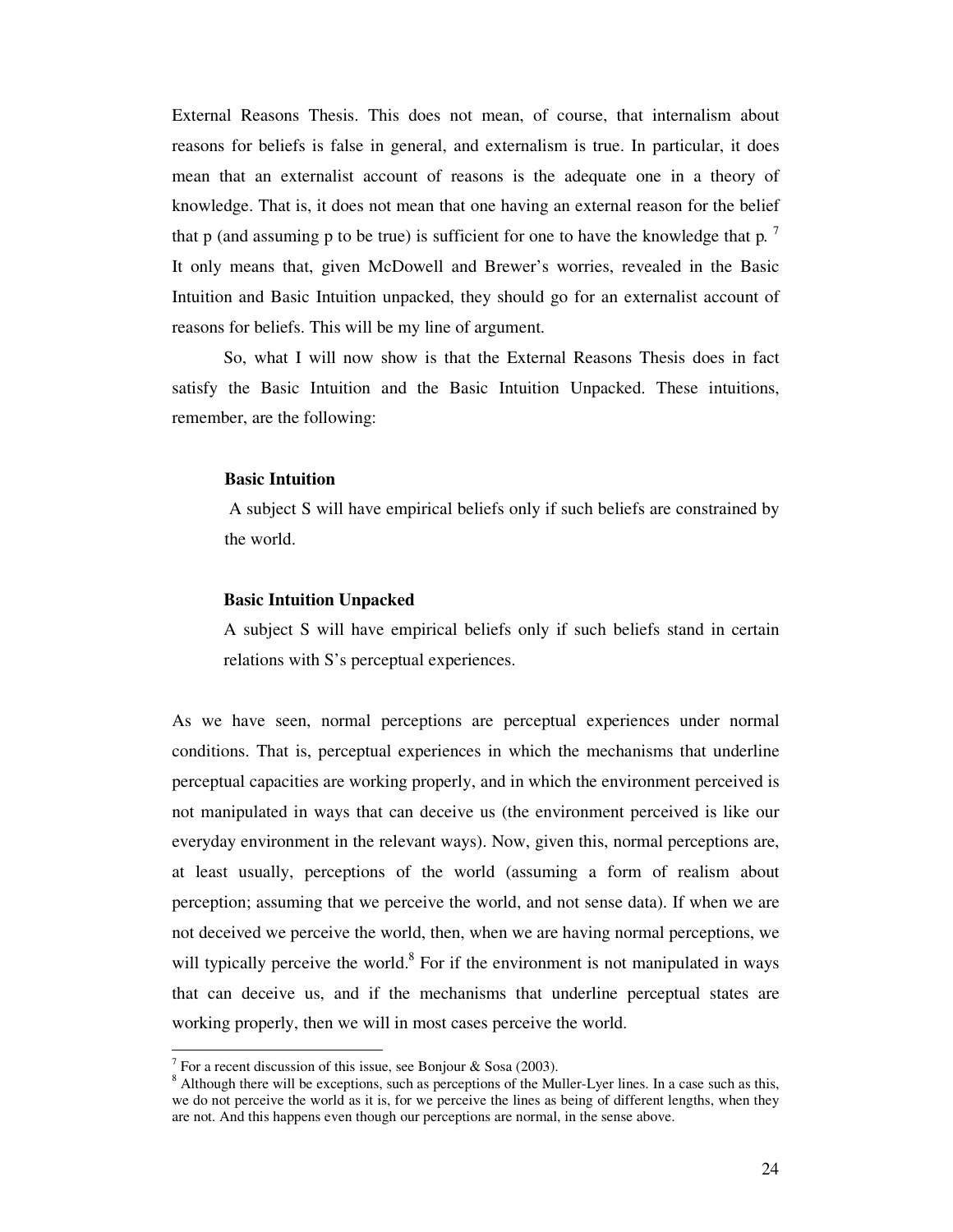Now, according to the Basic Intuition, empirical beliefs must be constrained by the world itself. But if, in normal perceptions, we perceive the world, then when empirical beliefs are the outcome of normal perceptions, they might be said to be caused by the world itself, in a certain sense. If in normal perceptions we tend to perceive the world, when these perceptions cause empirical beliefs in us, it can be said that it is the world that is causing such beliefs. If this is the case, then when empirical beliefs are the outcome of normal perceptions, they are constrained by the world. After all, they are caused by the world, in a certain sense.

 So, I take it that the adoption of the External Reasons Thesis as a requirement for one to have empirical beliefs is in accordance with the Basic Intuition. Since the External Reasons Thesis requires that empirical beliefs are the outcome of normal perceptions, and since to be the outcome of normal perceptions is to be constrained by the world, the External Reasons Thesis requires that our beliefs are constrained by the world. The External Reasons Thesis is also in accordance with the Basic intuition Unpacked. It requires that empirical beliefs are the outcome of normal perceptions, and, if this is the case, then empirical beliefs must stand in certain relations with perceptual experiences, as stated in the Basic Intuition Unpacked.

So, up to this point, the External Reasons Thesis seems to do at least as good a job as the Subject's Reasons Thesis as a requirement for one to have empirical beliefs. But I think it does a better job. For it can easily accommodate the results of section 3. In that section, I showed that we have good reasons to take 3-year-olds as having empirical beliefs, despite the fact that they are not able to take perceptual experiences as reasons for such beliefs. The Subject's Reasons Thesis cannot accommodate such a result. For, according to the thesis, if a subject cannot take perceptual experiences as reasons for his purported empirical beliefs, then the subject has no empirical beliefs. But the External Reasons Thesis can accommodate the results of section 3. The beliefs of 3-year-olds about the world around them are, at least typically, the outcome of normal perceptions. There might be instances of illusion, hallucination, but in the typical case, when a child believes, for instance, that there is a car in front of her, such a belief is the outcome of a normal perception of a car. 3-year-olds may not be good in taking perceptual experiences as reasons, but there is no reason to suppose that their beliefs are not typically the outcome of normal perceptions. Since the External Reasons Thesis only requires that this is so in order for them to have beliefs, 3-yearolds satisfy the requirement.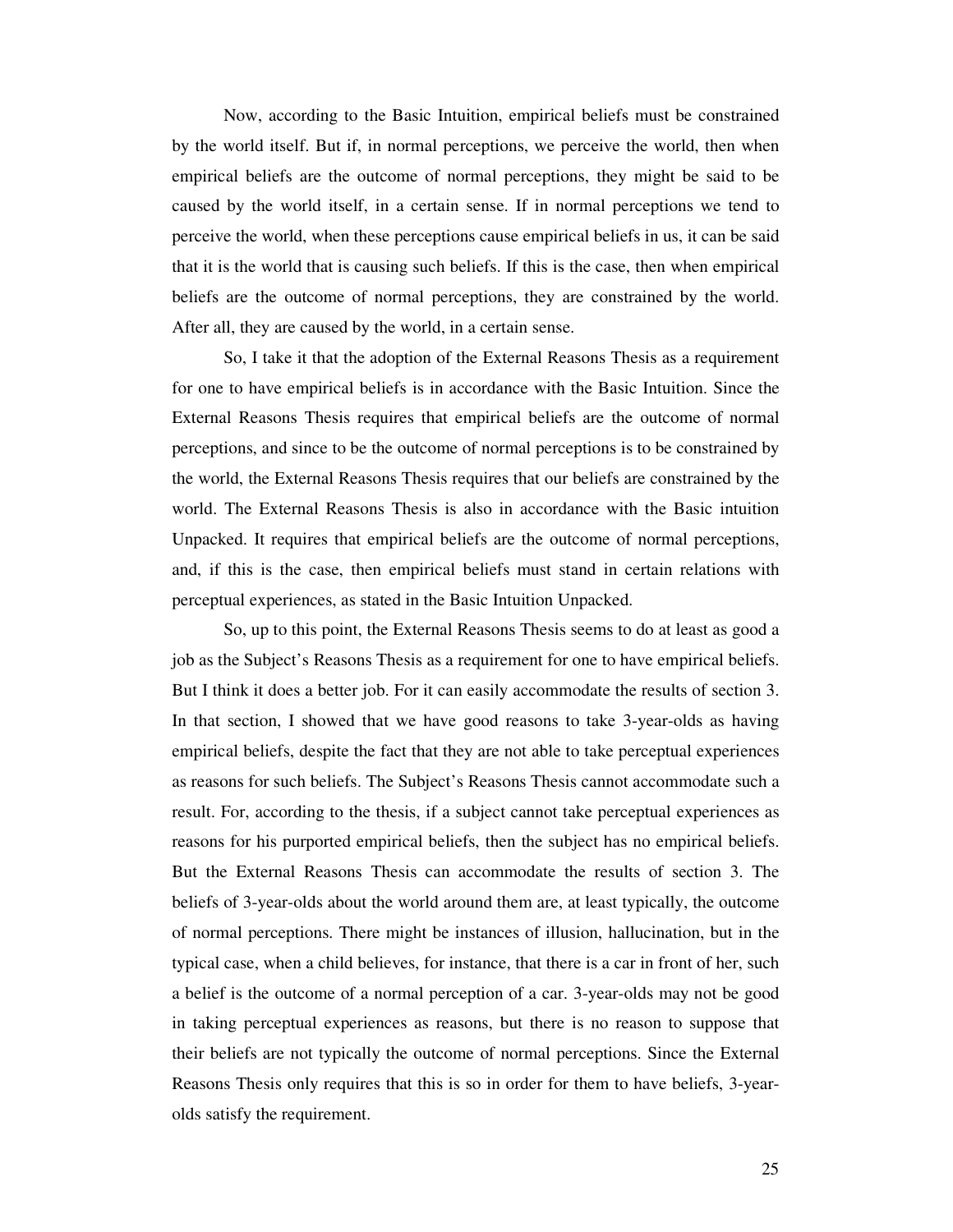So, the External Reasons Thesis satisfies the Basic Intuition and the Basic Intuition Unpacked, while it does not suffer from the problems that affect the Subject's Reasons Thesis. We then have good reasons to favour the External Reasons Thesis over the Subject's Reasons Thesis. Like the Subject's Reasons Thesis, the External Reasons Thesis is in accordance with the Basic Intuition and the Basic Intuition Unpacked. But the Subject's Reasons Thesis cannot accommodate the results of the last section, since it has as a consequence that 3-year-olds should not be considered as having empirical beliefs, when we have good reasons to think that they should. The External Reasons Thesis can accommodate such results. So, we have good reasons to favour the External Reasons Thesis over the Subject's Reasons Thesis.

# **5 - Conclusion**

In this paper I argued that McDowell and Brewer's view that one can only have empirical beliefs if one's perceptual experiences are one's reasons for adopting such beliefs faces a strong challenge. More specifically, I argued that we have strong reasons to believe that 3-year-olds have empirical beliefs. I then showed that there is evidence that, for the majority of 3-year-olds, their perceptual experiences are not their reasons for adopting empirical beliefs. According to McDowell and Brewer's view, if this is the case we have to consider these children as not having genuine empirical beliefs at all. But we have strong reasons to believe that they do have empirical beliefs, in which case McDowell and Brewer's view faces a strong challenge, that disfavours the adoption of the Subject's Reasons Thesis as a requirement for one to have empirical beliefs. I then introduced an alternative requirement for one to have empirical beliefs – the External Reasons Thesis -, a requirement that does not face this same challenge, and that, at the same time,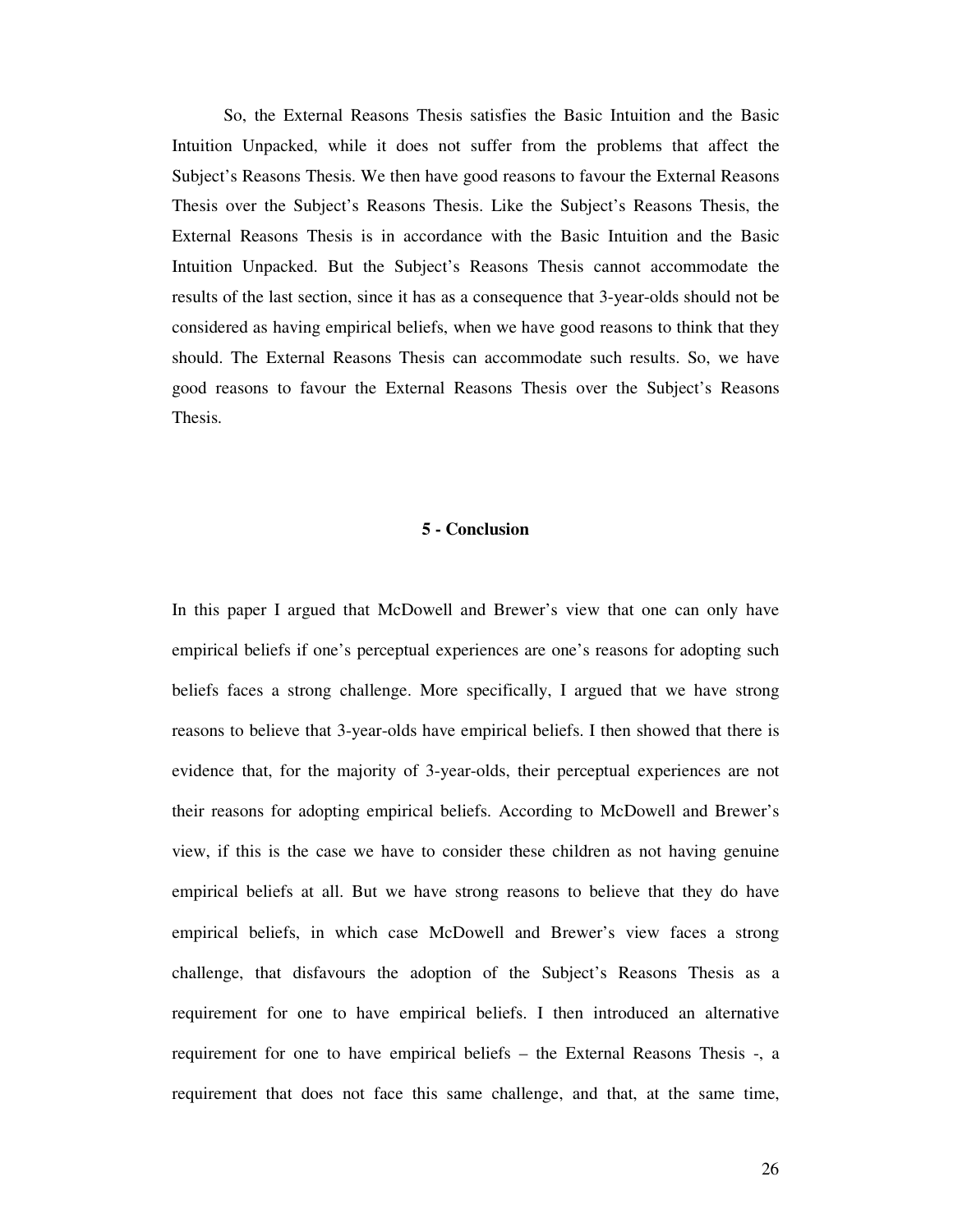respects the basic intuitions that motivate McDowell and Brewer to adopt their requirement in the first place. Thus, we have good reasons to favour the External Reasons Thesis over the Subject's Reasons Thesis.

# **References**

Bonjour, L. & Sosa, E. *Epistemic Justification: Internalism vs. Externalism, Foundations vs. Virtues.* Malden:Blackwell, 2003.

Brandom, R. "Perception and rational constraint". *Philosophy and Phenomenological Research*, LVIII, pp.369-374, 1998.

Brewer, B. *Perception and Reason.* Oxford: Oxford University Press, 1999.

- Chen, C.K. "Empirical content and rational constraint". *Inquiry*, 49, pp. 242-264, 2006.
- Dancy, J. "Acting in the light of the appearances". In: C.Macdonald & G.Macdonald (eds.) (2006), pp.121-133.
- Goldman, A. *Epistemology and Cognition*. Cambridge, MA:Harvard University Press, 1986.
- Gopnik, A. & Graf, P. "Knowing how you know: young children's abilities to identify and remember the sources of their beliefs". *Child Development*, 59, pp.1366-1371, 1988.
- Gopnik, A. & O'Neill, D. "Young children's abilities to identify the sources of their beliefs". *Developmental Psychology*, 27, pp.390-397, 1991.

27